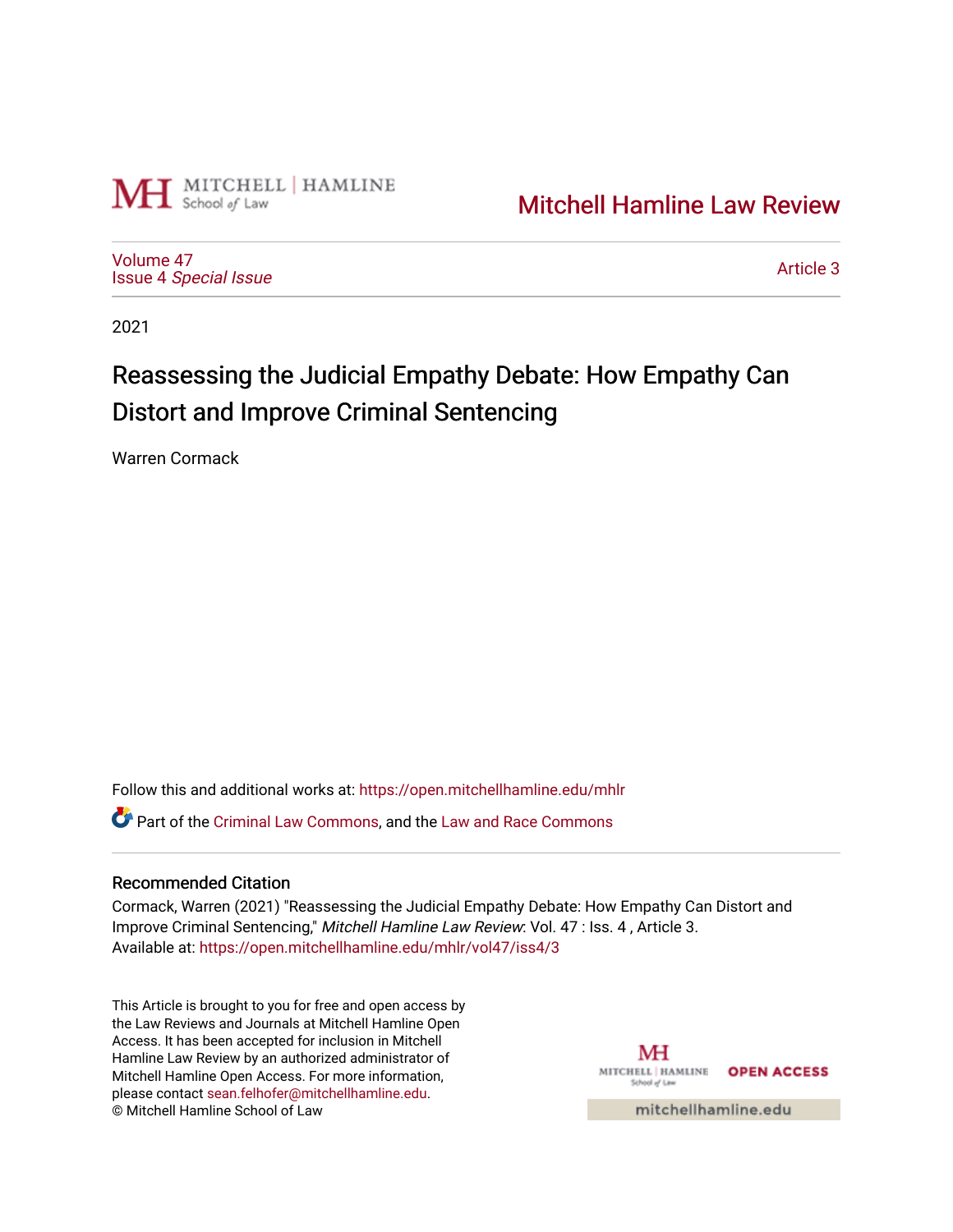## REASSESSING THE JUDICIAL EMPATHY DEBATE:

## HOW EMPATHY CAN DISTORT AND IMPROVE CRIMINAL SEN-**TENCING**

Warren Cormack<sup>\*</sup>

The things that make a good Judge, or good Interpreter of the Laws, are, first, A right understanding of that principal Law of Nature called Equity; which depending not on the reading of other mens Writings, but on the goodness of a mans own natural Reason, and Meditation, is presumed to be in those most, that have had most leisure, and had the most inclination to meditate thereon. Secondly, Contempt of Unnecessary Riches, and Preferments. Thirdly, To be able in judgment to devest himself of all fear, anger, hatred, love, and compassion. Fourthly, and lastly, Patience to hear; diligent attention in hearing; and memory to retain, digest and apply what he hath heard.<sup>[1](#page-1-0)</sup>

– Thomas Hobbes, Leviathan, 1651

 $\overline{a}$ 

\* J.D Candidate, University of Minnesota School of Law

## 81

<span id="page-1-0"></span><sup>©2021</sup>

<sup>1.</sup> THOMAS HOBBES, LEVIATHAN 146–47 (London, Andrew Crooke 1651).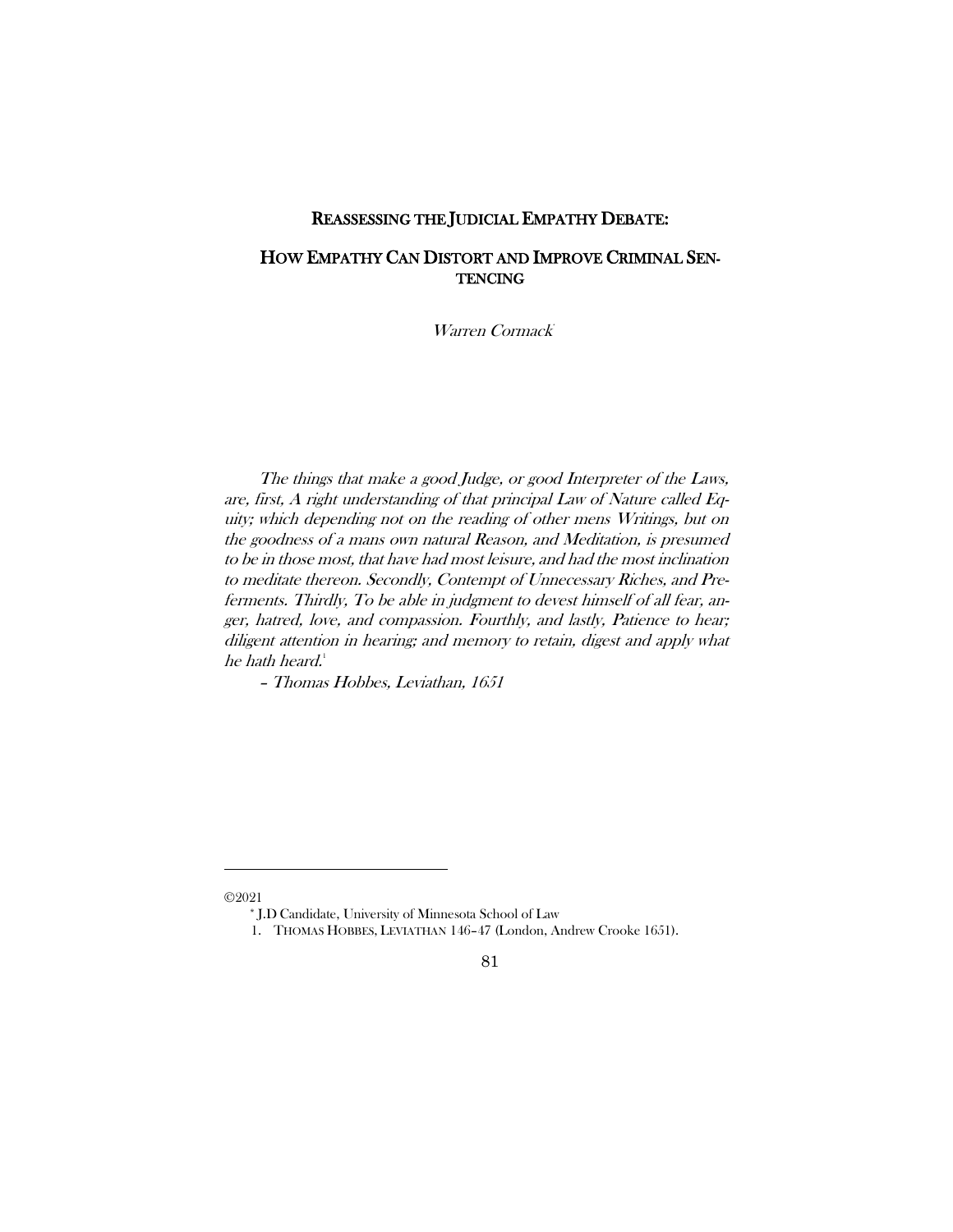#### I. INTRODUCTION

Judges are supposed to be impartial arbiters of justice. They weigh the merits of cases and decide punishments for convicted defendants. With these responsibilities comes power over criminal defendants' lives. Yet because judges are human, their minds operate through similar cognitive processes as any other human mind. In practice, this means that their power is not always exercised impartially and may be subject to the same innocent, yet insidious, cognitive deficits and biases experienced by humanity at large.

To be a judge is, then, to be a human trying to relate facts to law while deciding cases and ambiguities in the most just manner. The case of judicial empathy in criminal sentencing is a particularly challenging issue, as it is an example of how human processing may affect another person's rights and freedoms. Empathy allows judges to more fully understand the situations of the parties in front of them, but it also introduces empathetic bias into the judicial process.

Assessing empathy's effects on judicial sentencing is important, as disparate empathy likely causes significant racial disparities within the criminal justice system.<sup>[2](#page-2-0)</sup> Disparate empathy against Black Americans may change trial outcomes<sup>[3](#page-2-1)</sup> and contribute to disparate levels of capital sentencing.<sup>[4](#page-2-2)</sup> It also contributes to longer prison sentences for Black Americans.<sup>[5](#page-2-3)</sup>

This paper investigates the role empathy plays in the judicial decisionmaking process, for better or worse. To do this, it first explores the judicial empathy debate and identifies what empathy is. It then explores connections between empathy, bias, and punishment, and relates these conclusions to judges and the sentencing process. Finally, it concludes with suggestions on how judges may improve their decision-making. Empathy is a near-universal human experience and judges can effectively regulate and employ it to positive ends, particularly when working within their wide sentencing discretion.

<span id="page-2-0"></span><sup>2.</sup> Douglas O. Linder, Juror Empathy and Race, 63 TENN. L. REV. 887, 901-02 (1996) ("The low probability that white jurors will empathize with African-American defendants is not simply a function of race, but also of the linguistic, cultural, experiential, and economic differences that divide white and blacks in America.").

<sup>3.</sup> See id. at 907 (describing the effects of Batson v. Kentucky, 476 U.S. 79 (1986)).

<span id="page-2-2"></span><span id="page-2-1"></span><sup>4.</sup> Id. at 908-10 ("The ability of white jurors to empathize more easily with white victims than black victims contributes to race-of-victim disparities.").

<span id="page-2-3"></span><sup>5.</sup> M. Marit Rehavi & Sonja B. Starr, Racial Disparity in Federal Criminal Sentences, 122 J. POL. ECON. 1320, 1327 (2014) (stating that studies have generally shown "that prosecutors favor white defendants").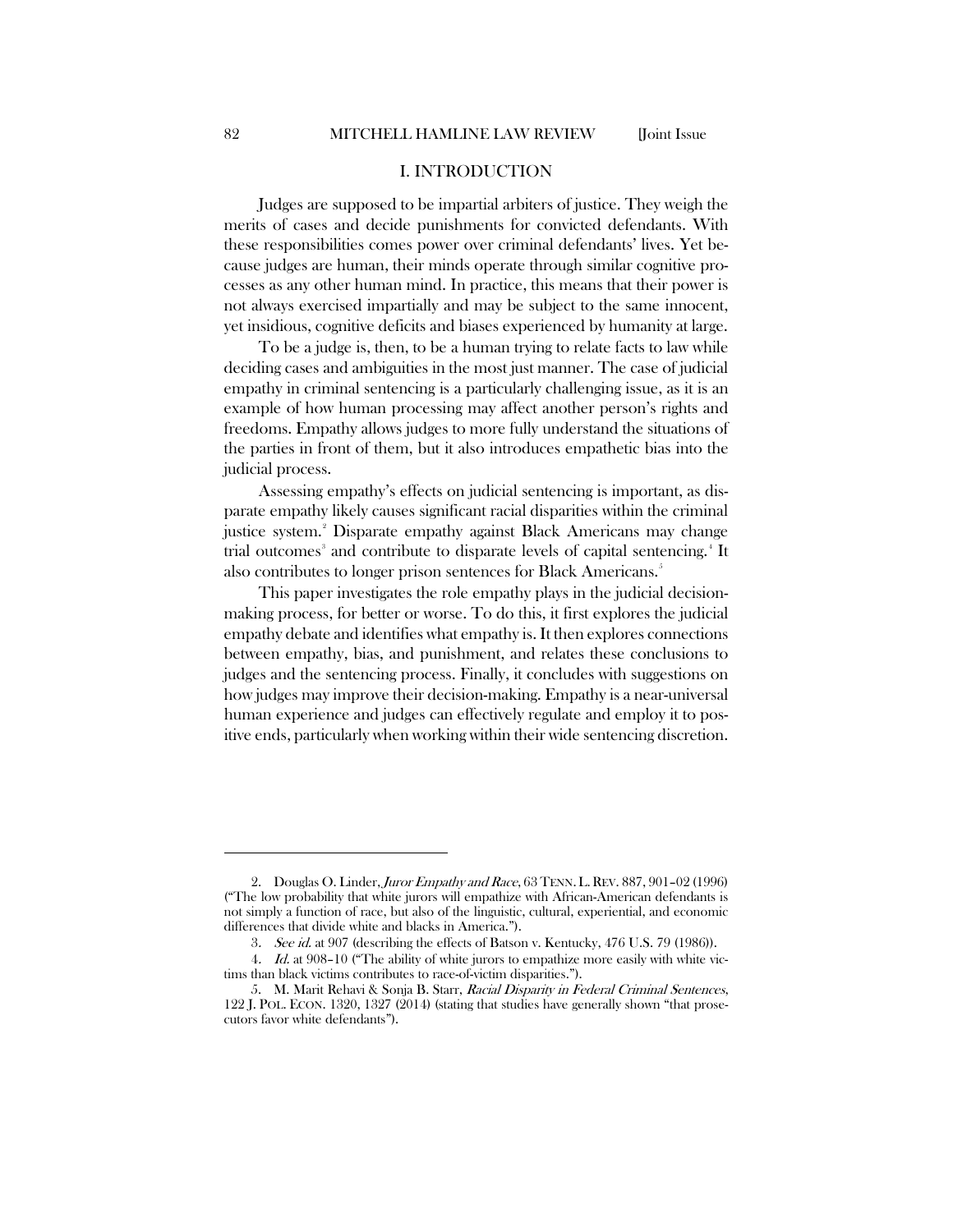## II. EMPATHY AND BIAS: CLARIFYING TERMS AND COGNI-TIVE PROCESSES

This section first defines empathy, and then discusses how it works within the brain. Contemporary debates about empathy tend to employ varying definitions of empathy, so such clarification is important before discussing empathy's effects on the judicial system.

#### A. The Contemporary Debate Conflates Empathy with Other Issues

The debate as to whether empathy is valuable in the judicial decisionmaking process was reignited when President Barack Obama, shortly after Justice David Souter's retirement, said, "I view that quality of empathy, of understanding and identifying with people's hopes and struggles as an essential ingredient for arriving at just decisions and outcomes." Since then, the debate reignites occasionally, such as when a Santa Clara County Superior Court judge issued a light sentence to a Stanford University student convicted of rape.[7](#page-3-1) In 2018, the topic came up surrounding then-Judge Ka-vanaugh's Supreme Court confirmation hearings.<sup>[8](#page-3-2)</sup> When these debates occur, some argue that judicial decision-making requires impartiality and emotional distance, while others argue that empathy is a critical ingredient of just decision-making.[9](#page-3-3)

One paper, for example, distills criticism of judicial empathy into four main arguments.<sup>[10](#page-3-4)</sup> The first criticism is that empathy might blind a judge to

<span id="page-3-0"></span><sup>6.</sup> Jesse Lee, The President's Remarks on Justice Souter, THE WHITE HOUSE: PRES-IDENT BARACK OBAMA BLOG (May 1, 2009, 4:23 PM), https://obamawhitehouse.archives.gov/blog/2009/05/01/presidents-remarks-justice-souter (describing the elements that President Obama will consider in selecting a replacement for Justice Souter).

<span id="page-3-1"></span><sup>7.</sup> Jill Suttie, Do We Need More Empathetic Judges?, GREATER GOOD MAG. (June 22, 2016), https://greatergood.berkeley.edu/article/item/do\_we\_need\_more\_empathic\_judges ("In pronouncing the sentence, the judge seemed to show more empathy for the perpetrator, who went to the same university as [the judge], than the rape victim, who didn't.").

<span id="page-3-2"></span><sup>8</sup>. Compare Steven Greenhouse, SeaWorld's and Kavanaugh's Missing Empathy Gene, AM. PROSPECT (Sept. 21, 2018) (criticizing one of then-judge Kavanaugh's dissents, where he argued that SeaWorld should not be subject to OSHA regulations, on empathy grounds), with Ruben Navarrette Jr., Kavanaugh's Emotions Showed He's Human. That's a Good Thing in a Supreme Court Justice, USA TODAY (Oct. 18, 2018) ("I like my judges with an emotional streak. It reminds me they're human. It's the robotic ones who terrify me. I want judges who show compassion and empathy when needed, but also anger and outrage when appropriate.").

<span id="page-3-4"></span><span id="page-3-3"></span><sup>9.</sup> Judicial Empathy, BALLOTPEDIA, https://ballotpedia.org/judicial\_empathy (last visited May 2, 2020) (outlining the arguments for and against judicial empathy).

<sup>10.</sup> Lucia Corso, Should Empathy Play any Role in the Interpretation of Constitutional Rights?, 27 RATIO JURIS. 94, 100 (2014).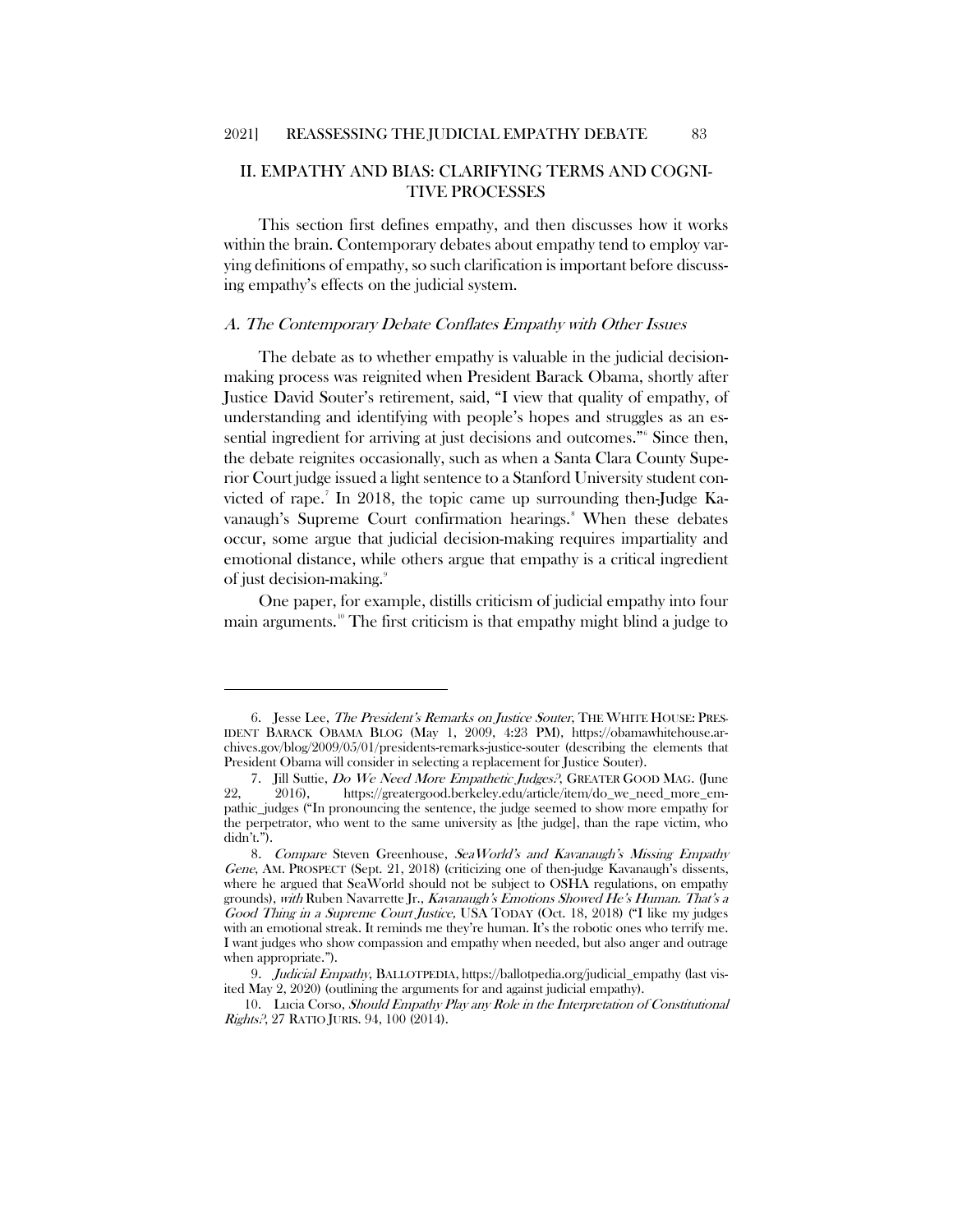the "formally logical" elements of the law.<sup>[11](#page-4-0)</sup> The second argues in favor of a tranquil legal mind, claiming that empathy "may alter the dispassionate mental attitude necessary to formulate good judgments."[12](#page-4-1) The third argument criticizes moral sentimentalism, which might cause a judge to eschew the law in favor of sympathy or compassion.<sup>[13](#page-4-2)</sup> The last argument contends that judges must favor the law over their own views or opinions.<sup>[14](#page-4-3)</sup> For critics of empathy, judges must prevent empathy from shifting their determination of the law, as they should make impartial decisions based on empirical methods.<sup>15</sup> For example, an "anti-empathy" person might argue that if an ambiguous case arises, the judge must only consider their best approximation of the law, without relying upon empathy. $16$ 

Those in favor of empathy argue that judicial empathy towards minority populations enables judges to uphold minority rights and understand the minority experience.<sup>[17](#page-4-6)</sup> On this view, empathy enables judges to understand "all sides" of an issue.<sup>[18](#page-4-7)</sup> Proponents of judicial diversity might argue that diverse benches better empathize with less privileged litigants.[19](#page-4-8) Some in the

<span id="page-4-5"></span>16. See Orin Kerr, Legal Ambiguity, Empathy, and the Role of Judicial Power, VO-LOKH CONSPIRACY (May 13, 2009, 5:51 PM), http://volokh.com/2009/05/13/legal-ambiguity-empathy-and-the-role-of-judicial-power/ ("To those who see legal ambiguity as inviting a careful judicial weighing—indeed, who think that the critical role of a judge is to engage in that careful judicial weighing—emphasizing the need for 'empathy' is an invitation to replace law with politics.").

<span id="page-4-6"></span>17. Erwin Chemerinsky, Is There a Conflict Between Empathy and Good Judging?, LA TIMES (May 28, 2009, 12:00 AM), https://www.latimes.com/opinion/opinion-la/la-oewchemerinsky-somin28-2009may28-story.html ("In fact, all justices as human beings inevitably feel empathy. Most of today's Supreme Court justices apparently feel it more for businesses than employees, and more for victims of crimes than criminal defendants. Obama's wish that justices feel empathy for minorities and the poor should hardly be controversial, for the Constitution above all exists to protect minorities. The majority generally doesn't need a constitution for its protection because it can control the political process.").

<span id="page-4-7"></span>18. See Thomas B. Colby, In Defense of Judicial Empathy, 96 MINN. L. REV. 1944, 1964–66 (2012) (describing how judges might use empathy to relate to multiple sides of litigation).

<span id="page-4-8"></span>19. See id. at 2001–02 ("President Obama wants to make sure that he appoints judges who can also empathize with those whose experiences tend to be very far afield from those of most judges.").

<span id="page-4-0"></span><sup>11.</sup> *Id.* at 100 (stating that determining "the largest possible number of major premises from which to infer conclusions for single cases" is clouded by "emotions, personal points of view, and personal memories of the individual judge").

<span id="page-4-2"></span><span id="page-4-1"></span><sup>12.</sup> Id. at 100 (asserting that a tranquil mind allows "a certain degree of detachment and disinterest" necessary for impartiality).

<sup>13.</sup> See id. at 101.

<sup>14</sup>. See id. at 101–02.

<span id="page-4-4"></span><span id="page-4-3"></span><sup>15</sup>. See Ilya Somin, Understanding the Point at Issue in the Judicial Empathy Debate, VOLOKH CONSPIRACY (May 29, 2009), http://volokh.com/2009/05/29/understanding-thepoint-at-issue-in-the-judicial-empathy-debate/ ("When critics of the Ledbetter decision claim that the conservative justices lacked 'empathy' for the plaintiff, they mean not that the conservative justices were unaware of her feelings, but that they failed to identify with them sufficiently.").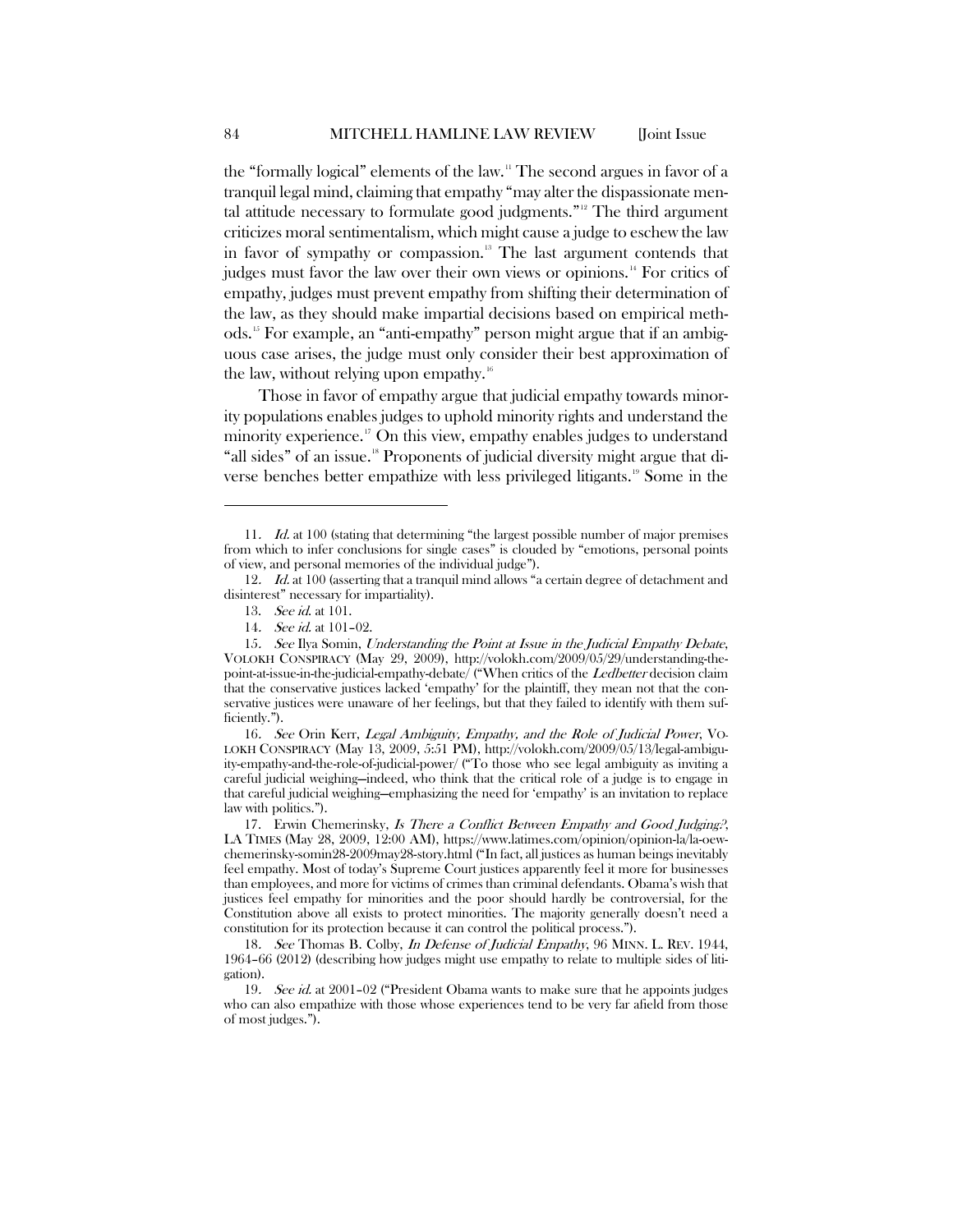pro-empathy camp acknowledge that empathy has positive and negative as-pects in a judge's ability to decide cases.<sup>[20](#page-5-0)</sup>

The long-entrenched debate about judicial empathy may have staying power for several reasons. First, discussing emotions objectively is difficult. Emotional terminology changes over time and lacks fixed meaning in pop-ular conversation.<sup>[21](#page-5-1)</sup> Discourse among legal critics defines "empathy" in var-ious ways, sometimes conflating it with bias and sometimes with justice.<sup>[22](#page-5-2)</sup> The confusion may also occur because "empathy" has become shorthand for political orientation, with some viewing "liberal" positions as ones that entail empathy, and "conservative" positions as ones that incorporate other moral foundations, such as loyalty, authority, or sanctity.<sup>[23](#page-5-3)</sup> Still, this is likely a simplification of political discourse, as figures from across the political spectrum appeal to empathy to defend their positions, even if those posi-tions are on different sides of the same issue.<sup>[24](#page-5-4)</sup>

<span id="page-5-1"></span><span id="page-5-0"></span><sup>20.</sup> See Chemerinsky, supra note 17 (arguing that empathy can increase a judge's ability to relate to those in the courtroom but may also impede accurate evaluation of cases).

<sup>21.</sup> Susan A. Bandes, Compassion and the Rule of Law, 13 INT'L. J.L. CONTEXT 184, 185 (2017).

<span id="page-5-2"></span><sup>22.</sup> Compare Somin, supra note 15 ("When critics of the *Ledbetter* decision claim that the conservative justices lacked 'empathy' for the plaintiff, they mean not that the conservative justices were unaware of her feelings, but that they failed to identify with them sufficiently."), and Steven G. Calabresi, Op-Ed., Obama's "Redistribution" Constitution, WALL ST. J., https://www.wsj.com/articles/SB122515067227674187 (last updated Oct. 28, 2008, 12:01 AM) ("[Obama] believes—and he is quite open about this—that judges ought to decide cases in light of the empathy they ought to feel for the little guy in any lawsuit."), with Colby, supra note 18, at 1958 (quoting *Empathy*, MERRIAM-WEBSTER'S COLLEGIATE DICTIONARY (11th ed. 2003)) ("Empathy is 'the action of understanding, being aware of, being sensitive to, and vicariously experiencing the feelings, thoughts, and experience of another of either the past or present without having the feelings, thoughts, and experience fully communicated in an objectively explicit manner; also: the capacity for this.'").

<span id="page-5-3"></span><sup>23</sup>. See PAUL BLOOM, AGAINST EMPATHY 120 (Dec. 6, 2016) (discussing Jonathan Haidt's proposal that liberals and conservatives operate from different moral foundations, as well as the relationship between political discourse and empathy).

<span id="page-5-4"></span><sup>24.</sup> See id. at 81-82 ("Political debates typically involve a disagreement not over whether we should empathize, but over who we should empathize with  $\dots$ . [I]n late 2014, ex-vice-president Dick Cheney was asked to defend the United States' record on torture. Now you might imagine that his argument would involve abstract appeals to security and safety. And yet when asked to define torture, Cheney gave this example: 'an American citizen on a cell phone making a last call to his four young daughters shortly before he burns to death in the upper levels of the Trade Center in New York City on 9/11.' This is an empathic argument, defending torture by talking about the suffering of a single identifiable individual."); JONATHAN HAIDT, THE RIGHTEOUS MIND: WHY GOOD PEOPLE ARE DIVIDED BY POLITICS AND RELIGION 160 (2013) (comparing political signs from different perspectives that appeal to fairness and equality).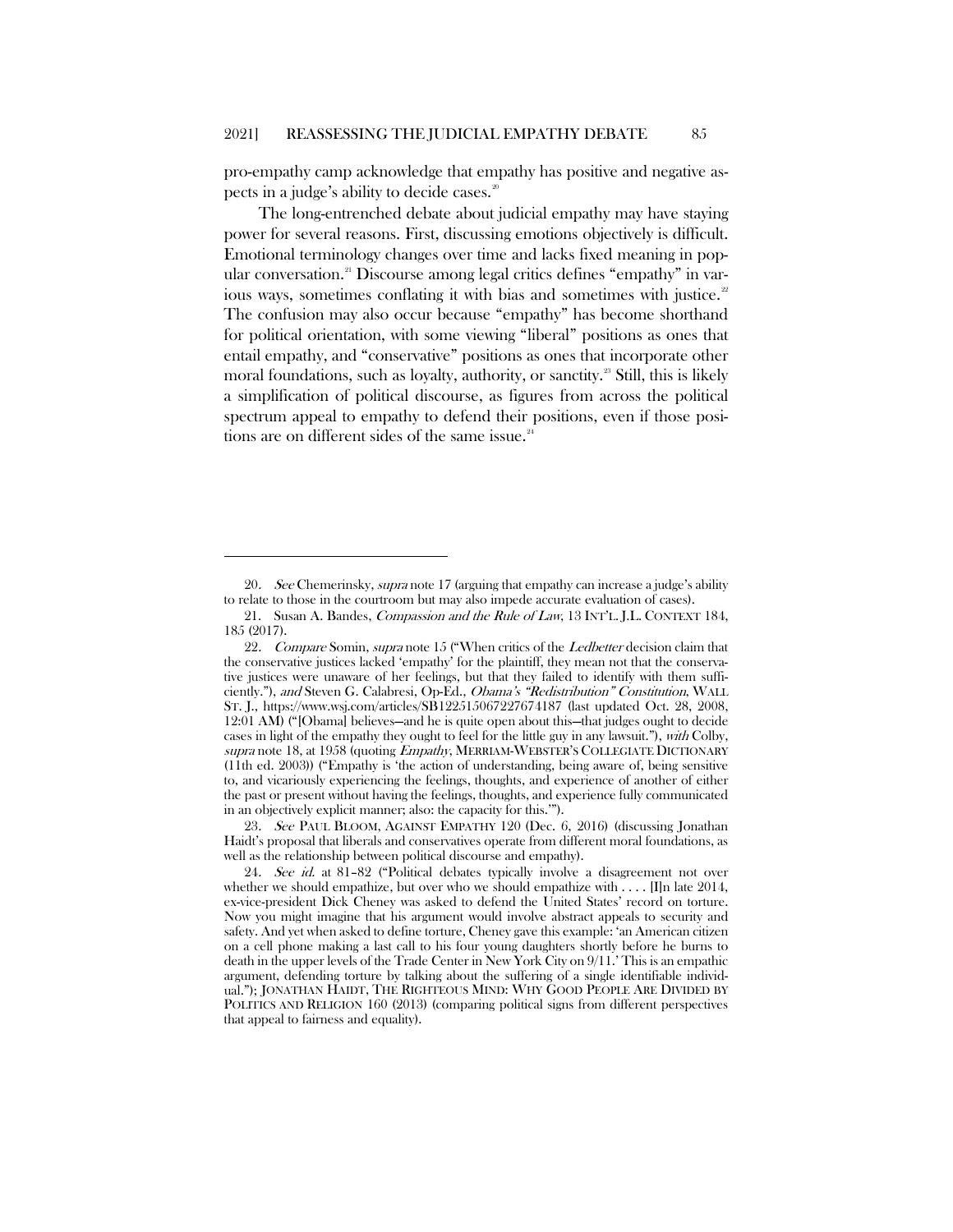Recent accounts of judicial empathy primarily address common psychology, discussing prejudice and bias without addressing the neural corre-lates of empathy.<sup>[25](#page-6-0)</sup> A full account of the effects of empathy on judges must first account for how human brains experience empathy.<sup>[26](#page-6-1)</sup> Defining empathy before locating its role in judicial decision-making and sentencing can help refine the debate.

#### B. What is Empathy?

Empathy may be conflated with compassion, perspective-taking, or in-formed experience.<sup>[27](#page-6-2)</sup> The neuroscientific study of empathy refines the debate, providing insights into how empathy operates in the brain and its possible effects on people.

Empathy is a complex, not fully understood, process. Scientists have broken empathy down into the capacity to feel for others, called "emotional empathy" or "affective empathy,"<sup>[28](#page-6-3)</sup> and "cognitive empathy," the ability to take another person's perspective.<sup>[29](#page-6-4)</sup>

Other frameworks discuss responses to the experience of empathy, including "compassionate empathy," which is one's response to experiencing of empathy,<sup>[30](#page-6-5)</sup> and "emotional self-regulation," which addresses the neural inhibition of empathy so people can function while experiencing empathy.<sup>[31](#page-6-6)</sup> Emotional self-regulation helps contribute to the "self/other" divide, which keeps personal emotions separate from empathetically-experienced emo-tions.<sup>[32](#page-6-7)</sup> Empathetic responses may also be categorized as "compassion," which manifests as concern for the target, and "empathic distress," which

<span id="page-6-0"></span><sup>25.</sup> See Susan A. Bandes, Moral Imagination in Judging, 51 WASHBURN L.J. 1, 1 (2011) ("The empathy debate has revealed a tenaciously hardy folk conception of judicial deliberation and the judicial role.").

<span id="page-6-1"></span><sup>26.</sup> See, e.g., Gary Low, Emphatic Plea for the Empathic Judge, 30 SINGAPORE ACAD. L. J. 97, 97 (2018).

<span id="page-6-2"></span><sup>27.</sup> *Id.* at 105 ("Modern scholarship on the subject is confusing, contributed chiefly by divergent or overlapping meanings of empathy."); see, e.g., Colby supra note 18, at 1952–54 (discussing the various ways in which people perceive empathy in judging).

<span id="page-6-3"></span><sup>28.</sup> Robert Eres & Pascal Molenberghs, The Influence of Group Membership on the Neural Correlates Involved in Empathy, 7 FRONTIERS IN HUMAN NEUROSCIENCE Art. 176 at 1 (2013).

<span id="page-6-4"></span><sup>29.</sup> Simone G. Shamay-Tsoory, Editorial, Dynamic Functional Integration of Distinct Neural Empathy Systems, 9 SOCIAL, COGNITIVE & AFFECTIVE NEUROSCIENCE 1–2 (2014).

<span id="page-6-5"></span><sup>30.</sup> Sandip Roy, 5 Dangers Of Empathy: How Can Empathy Hurt You Bad, HAPPI-NESS INDIA PROJECT, https://happyproject.in/empathy-hurts/ (last visited May 2, 2020).

<sup>31.</sup> Eres & Molenberghs supra note 28, at 3.

<span id="page-6-7"></span><span id="page-6-6"></span><sup>32.</sup> Kim Armstrong, *'I Feel Your Pain': The Neuroscience of Empathy*, 31 Assoc. Psy-CHOLOGICAL SCI. 29, 30 (2017) (describing studies associated with the self/other divide).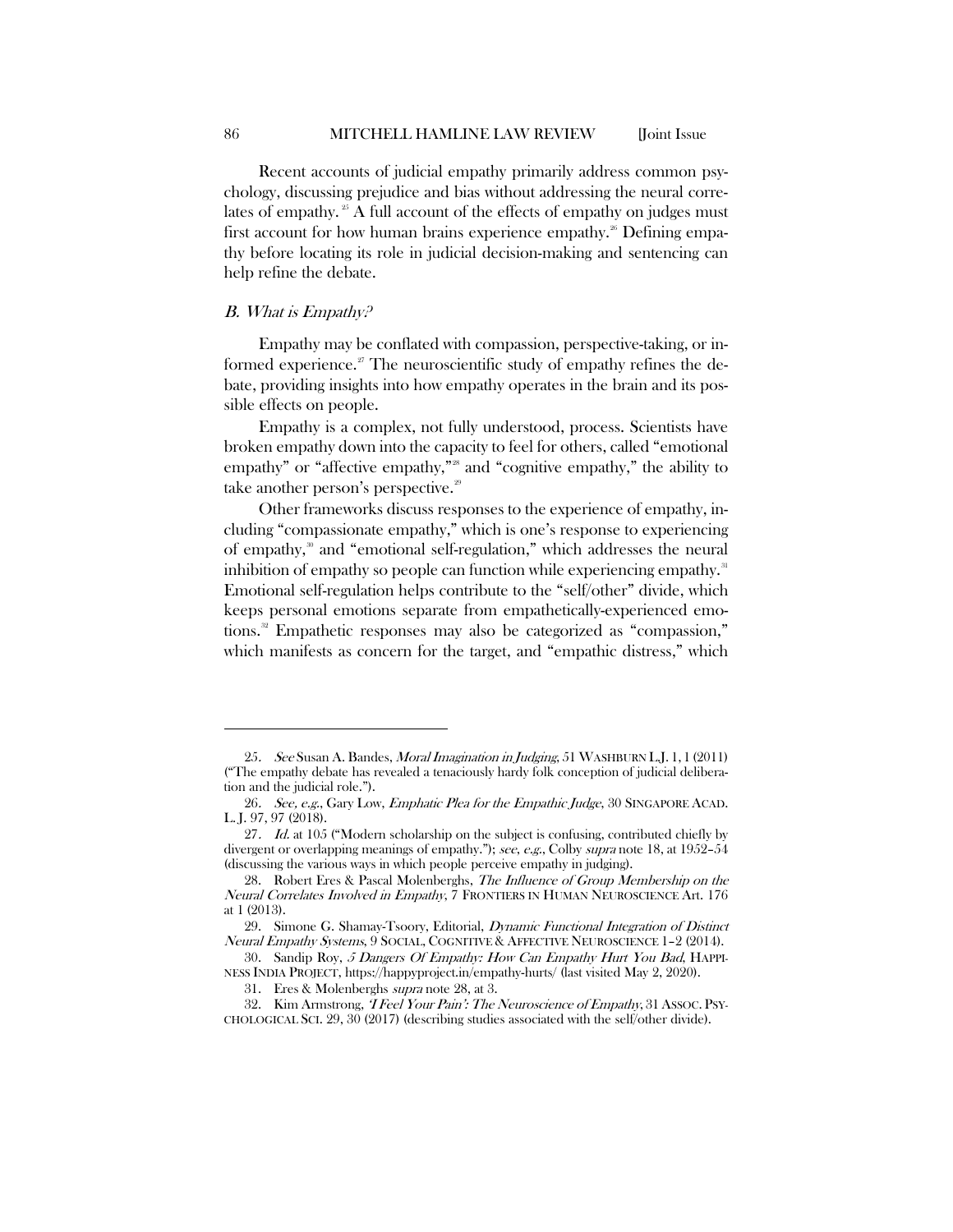manifests as personal distress over feelings of empathy.<sup>[33](#page-7-0)</sup> Note that "compassion" may be a response to feelings of empathy, but it is a separate expe-rience,<sup>[34](#page-7-1)</sup> with different affective responses and different neurological signa-tures.<sup>[35](#page-7-2)</sup>

When we see someone in a highly emotional situation, "mirror" neurons in our brain activate, reflecting the target's perceived state in our own brain.[36](#page-7-3) Scientists hypothesize that these mirror neurons "enable us to understand other people's actions in terms of our own movements and goals  $\dots$ ."<sup>[37](#page-7-4)</sup> Though the role of mirror neurons within systems of human empathy may have been over-hyped,<sup>[38](#page-7-5)</sup> and once-expansive claims about their predominance have come into question in recent years,<sup>[39](#page-7-6)</sup> social neuro-

<span id="page-7-0"></span><sup>33.</sup> Tania Singer & Olga M. Klimecki, Empathy and Compassion, 24 CURRENT BIOL-OGY R875, R875 (2014) ("[A]n empathic response to suffering can result in two kinds of reactions: empathic distress, which is also referred to as personal distress; and compassion, which is also referred to as empathic concern or sympathy.").

<span id="page-7-1"></span><sup>34.</sup> Larry Stevens & Jasmine Benjamin, The Brain that Longs to Care for Others: The Current Neuroscience of Compassion, in THE NEUROSCIENCE OF EMPATHY, COMPASSION, AND SELF-COMPASSION 55 (Larry Stevens & C. Chad Woodruff, eds., Academic Press 2018) ("[Compassion] differs from Empathy in that empathy is the general vicarious experiencing or sharing of another person's emotional state, not just their suffering. Empathy lacks the motivational component of compassion.").

<span id="page-7-2"></span><sup>35</sup>. Id. at 56–62 (summarizing neurological studies on compassion, breaking down the neural correlates of compassion into nine affective regions).

<span id="page-7-3"></span><sup>36.</sup> Jaime A Pineda, Sensorimotor Cortex as a Critical Component of an 'Extended" Mirror Neuron System: Does it Solve the Development, Correspondence, and Control Problems in Mirroring?, 4 BEHAVIORAL & BRAIN FUNCTIONS (Oct. 18, 2008), https://behavioralandbrainfunctions.biomedcentral.com/articles/10.1186/1744-9081-4-47.

<span id="page-7-4"></span><sup>37.</sup> Ben Thomas, What's So Special About Mirror Neurons?, SCI. AM. GUEST BLOG (Nov. 6, 2012), https://blogs.scientificamerican.com/guest-blog/whats-so-special-about-mirror-neurons/.

<span id="page-7-5"></span><sup>38</sup>. See J.M. Kilner & R.N. Lemon, What We Know Currently About Mirror Neurons, 23 CURRENT BIOLOGY R1057, R1057 (2013) ("Indeed so much has been written about mirror neurons that last year they were referred to, rightly or wrongly, as 'The most hyped concept in neuroscience'. Here we try to cut through some of this hyperbole and review what is currently known (and not known) about mirror neurons.").

<span id="page-7-6"></span><sup>39</sup>. See Susan Lanzoni, Empathetic Brains, in EMPATHY: A HISTORY 251, 252 (Yale University Press 2018) ("The expansive claims that mirror neurons subserve the understanding of actions, the capacity to empathize, and even the use of language have recently come under critique."); see also GREGORY HICKOK,THE MYTH OF MIRROR NEURONS:THE REAL NEUROSCIENCE OF COMMUNICATION AND COGNITION (2014) (offering a comprehensive rebuttal of mirror neuron theory by one of its most prominent critics).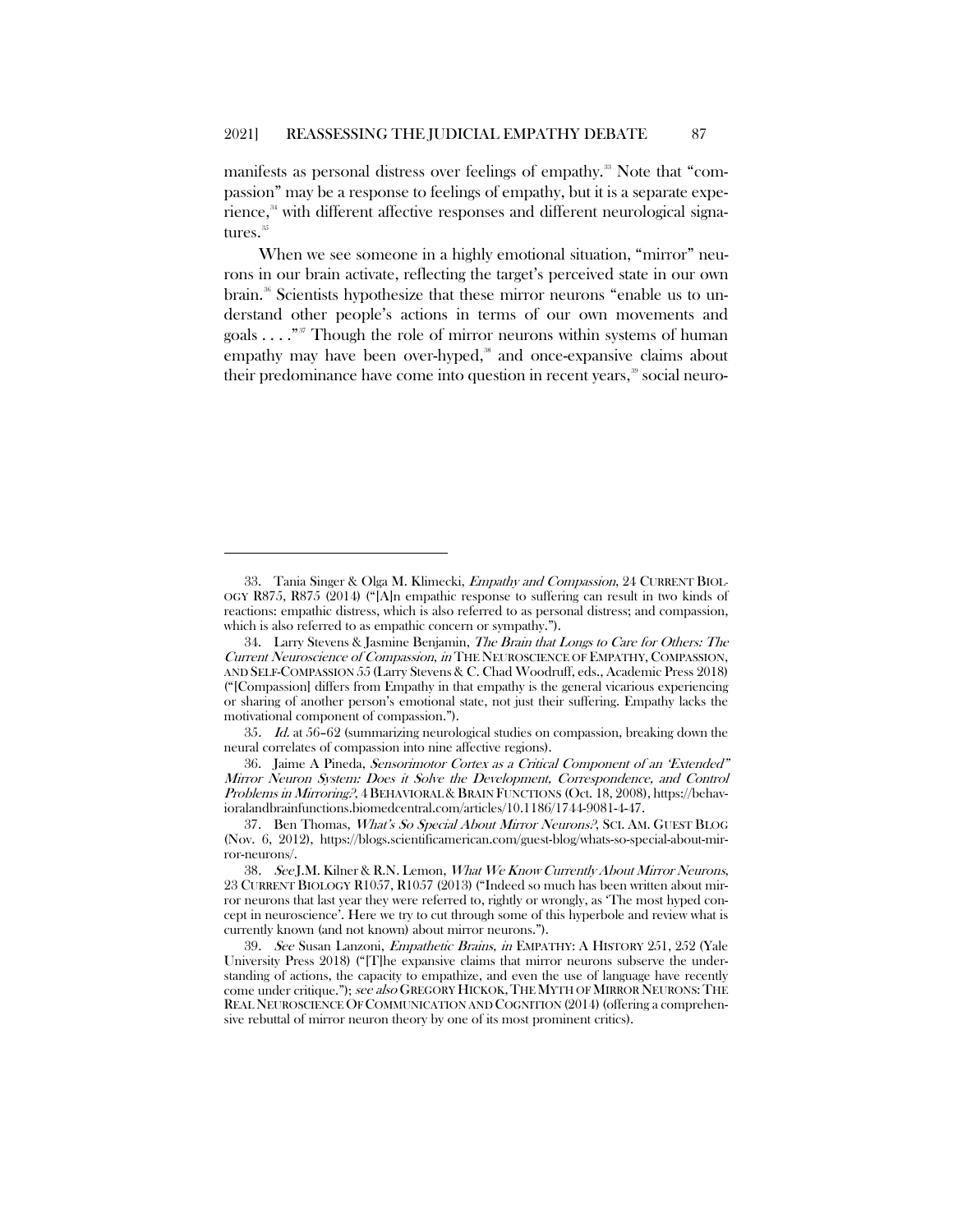scientists still acknowledge that various forms of empathy have automati-cally-triggered neural correlates.<sup>[40](#page-8-0)</sup> Mirror neurons play a role in empathy,<sup>[41](#page-8-1)</sup> as do other neurological systems.<sup>[42](#page-8-2)</sup> Examples of other neural triggers for empathy include the limbic system and the neurotransmitter oxytocin. [43](#page-8-3) The "insula, amygdala, and anterior cingulate cortex" also help regulate affective empathy.<sup>[44](#page-8-4)</sup> Regardless as to which neurological correlate manifests empathy, highly emotional situations elicit neurological state-matching reactions.<sup>[45](#page-8-5)</sup> Some of these brain systems create emotional contagion, which is when one's mental state reflects that of the person they see.<sup>[46](#page-8-6)</sup> As people become more empathetic, networks in the brain connecting theory of mind (conceptualization of other mental states) to embodied simulation (our ability to reflect a perceived action's goal-state) fire.<sup>[47](#page-8-7)</sup>

In summary, our brains appear to automatically respond to highly emotional situations, reflecting the perceived neural state. This likely causes us to mimic the emotions we perceive. For the sake of scientific accuracy

<span id="page-8-2"></span>42. Vera Flasbeck et al., The Brain that Feels Into Others: Toward a Neuroscience of Empathy, in THE NEUROSCIENCE OF EMPATHY, COMPASSION, AND SELF-COMPASSION 23, 34–35 (Larry Stevens & C. Chad Woodruff eds., 2018).

43. Id. at 35.

<span id="page-8-4"></span><span id="page-8-3"></span>44. David D. Vachon, Donald R. Lynam & Jarrod A. Johnson, The (Non)Relation Between Empathy and Aggression: Surprising Results From a Meta-Analysis, 140 PSYC. BULL. 751, 752 (2014).

<span id="page-8-5"></span>45. See generally Flasbeck et al., supra note 42 at 28 ("From a proximate perspective, perceiving the affective state of a target individual activates autonomic responses that may (or may not) result in empathy.").

<span id="page-8-6"></span>46. See id. at 24 ("Hence, [emotional contagion's] behavioral correlate is restricted to the display of the same behavior as that perceived in the initiating individual."); Simone G. Shamay-Tsoory, *Dynamic Functional Integration of Distinct Neural Empathy Systems*, 9<br>Soc., COGNITIVE & AFFECTIVE NEUROSCIENCE 1, 2 (2014), SOC., COGNITIVE & AFFECTIVE NEUROSCIENCE 1, 2 (2014), https://www.ncbi.nlm.nih.gov/pmc/articles/PMC3871737/pdf/nst107.pdf ("The existence of mirror neurons related to emotional facial expressions in the human [inferior frontal gyrus] suggests that the human [mirror neurons system] may be used to convert observed facial expressions into a pattern of neural activity that would be suitable for producing similar facial expressions and would provide the neural basis for emotional contagion.").

<span id="page-8-7"></span>47. See Vittorio Gallese, Mirror Neurons, Embodied Simulation, and the Neural Basis of Social Identification, 19 INT'L J. RELATIONAL PERSPECTIVES 519, 524 (Oct. 15, 2009) (discussing how social identification is built and what neural mechanisms enable its emergence).

<span id="page-8-0"></span><sup>40.</sup> LANZONI, supra note 39, at 252 ("If the mirror neuron literature views empathy as an automatic neural simulation, other neuroscientific models characterize empathy as an emotionally regulated feeling response, sensitive to social context and dependent on an awareness of the difference between the self and the other. Different empathies have been found to possess different neural correlates: emotional contagion has neural patterns distinct from perspective taking, for instance. Some contend, however, that emotional contagion, as well as self-oriented perspective taking, is only pseudo-empathy and should not be called empathy at all.").

<span id="page-8-1"></span><sup>41.</sup> John Mark Taylor, Mirror Neurons After a Quarter Century: New Light, New Cracks, HARVARD UNIVERSITY: THE GRADUATE SCHOOL OF ARTS AND SCIENCES: SCIENCE IN THE NEWS BLOG (July 25, 2016), http://sitn.hms.harvard.edu/flash/2016/mirror-neuronsquarter-century-new-light-new-cracks/ ("[I]t is important to remember that despite recent criticism, [mirror neuron] activity may still play an important role in many behaviors.").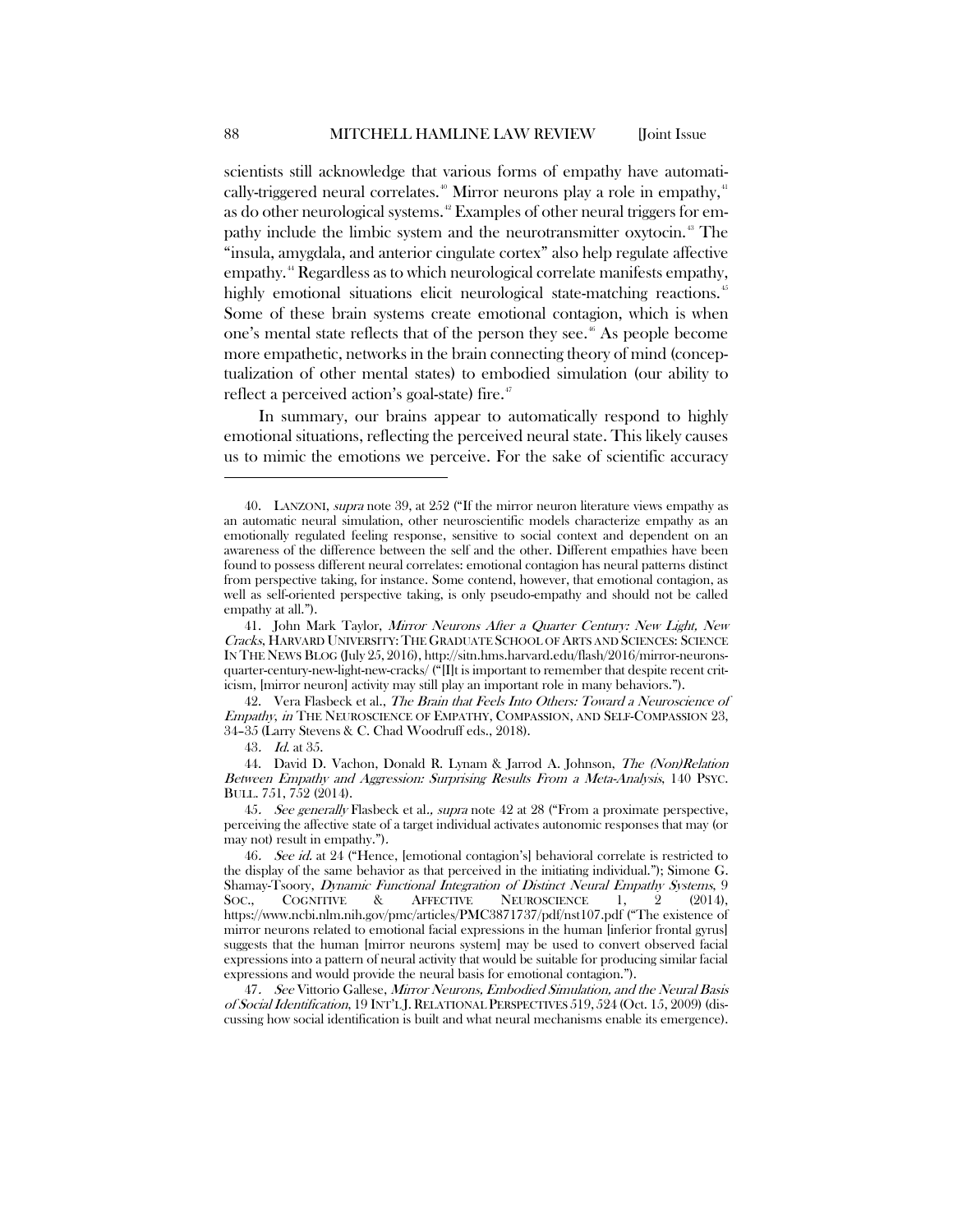and clarity, this paper will therefore refer to "empathy" as embodied perspective-taking. It is an automatic process that all people experience.

#### C. The Relationship Between Empathy and Bias

Empathy can lead to cognitive distortion in several ways. It can narrow a judge's perspective, cause a judge to over-value one perspective over others, can cause benevolence or aggression, and can result in disparate impact.

As discussed above, empathy is primarily a mechanism for perspectivetaking. Because empathy often involves individual perspective-taking, it can draw the judge's attention away from the good of a collective.<sup>[48](#page-9-0)</sup> This may actually be desirable if, for instance, it enables a judge to weigh the social value of punishment against the harm of such punishment to an individual. Still, it may cause the judge to overvalue an individual's perspective, or to reduce complex socio-legal considerations to a mere conflict between two parties. This may undermine the collective good and make judges take less prudent actions.[49](#page-9-1) These effects occur even when participants believe their decision will be public.<sup>[50](#page-9-2)</sup> For this reason, the publicity of judges' written decisions does not protect against the effects of empathy bias.

Another issue with empathy and bias is the possibility of "imaginative resistance," a phenomenon in which people find it difficult to empathize with different moral frameworks from their own.<sup>[51](#page-9-3)</sup> Understanding imaginative resistance might enable judges to engage in critical, neutral reflection on alternative moral perspectives by "plac[ing] rational demands on the view-points of the simulator and his target."<sup>[52](#page-9-4)</sup> Though some may argue that sentencing judges should not probe "into the motives that led the defendant to commit a crime,"[53](#page-9-5) an understanding of such motives might be essential to assessing an offender's mental state, and the correspondingly appropriate punishment.

<span id="page-9-0"></span><sup>48.</sup> See C. Daniel Batson & Nadia Y. Ahmad, Empathy-Induced Altruism: A Threat to the Collective Good, 26 ADVANCES IN GROUP PROCESSES: ALTRUISM AND PROSOCIAL BEHAVIOR IN GROUPS 1, 18 (2009) (discussing the results of an experiment that introduces egotistic and altruistic motives separately and its impact on the collective good).

<sup>49.</sup> Id. at 14-15 (explaining the results of an experiment measuring empathic concern).

<span id="page-9-2"></span><span id="page-9-1"></span><sup>50</sup>. Id. at 16–17 (explaining the results of an experiment introducing egoistic and altruistic motives separately).

<span id="page-9-3"></span><sup>51.</sup> Karsten R. Stueber, Imagination, Empathy, and Moral Deliberation: The Case of Imaginative Resistance, 49 SOUTHERN J. PHIL. 156, 160 (2011) ("The examples also reveal that imaginative resistance does point to some real limits and real difficulties in making sense of another person's point of view, particularly in moral matters.").

<sup>52</sup>. Id. at 175.

<span id="page-9-5"></span><span id="page-9-4"></span><sup>53.</sup> Corso, supra note 10, at 103 (defending empathy in the constitutional law context while dismissing it in the criminal context).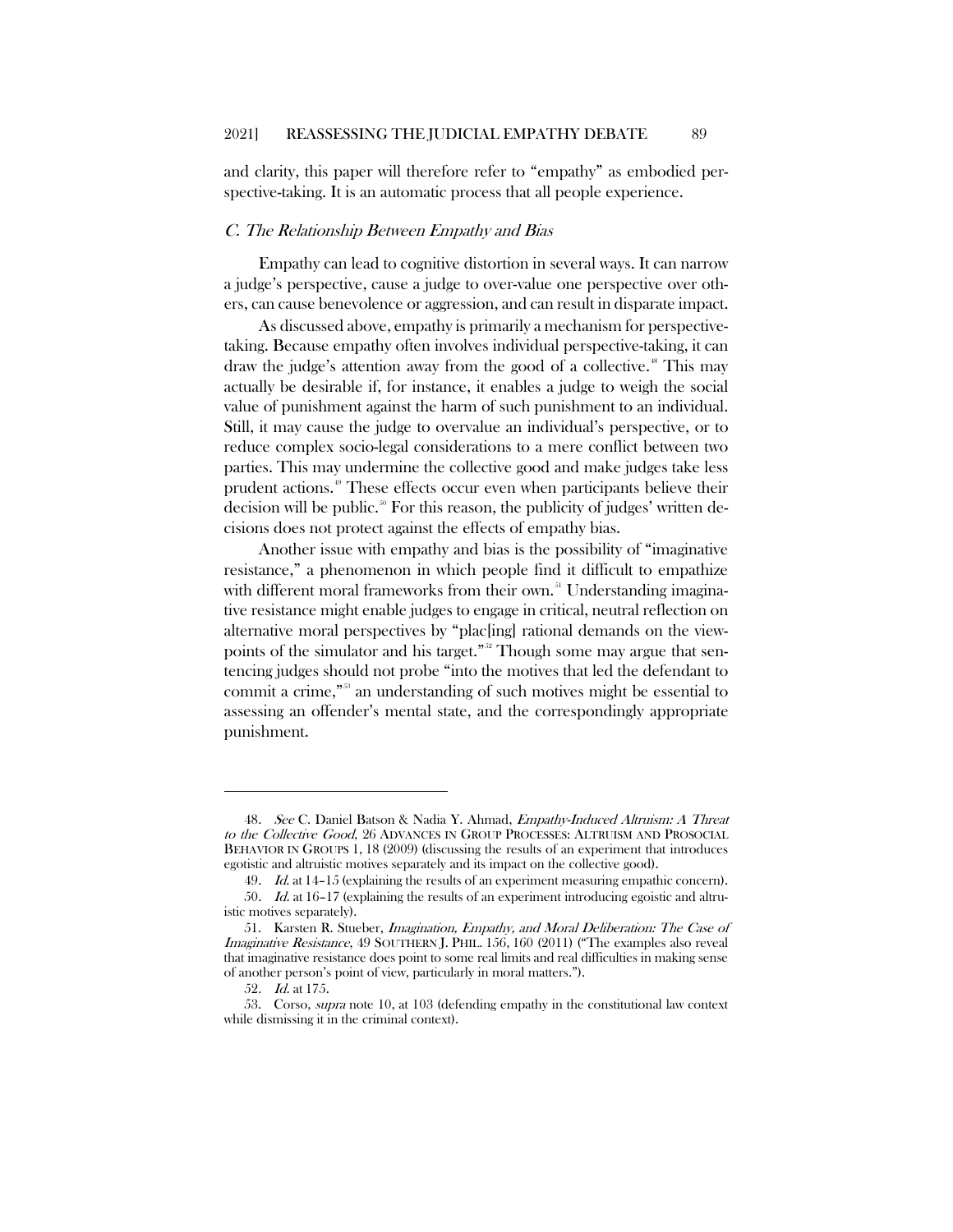Sometimes, empathy may have positive effects. For example, there is much support for the hypothesis that empathy causes altruism.<sup>[54](#page-10-0)</sup> This altru-ism comes in the form of care for the other person's welfare.<sup>[55](#page-10-1)</sup> It often manifests as compassion, inclining people to treat the subject of their empathy with kindness.<sup>[56](#page-10-2)</sup>

Empathy also has other, less intuitive effects. For example, empathy does not necessarily only flow to the disenfranchised side in litigation. Judges may empathize with corporate or government litigants, or may have empathy for all parties in a case.<sup> $57$ </sup> Empathy also does not only cause prosocial behavior towards the target but can also facilitate aggression on behalf of the target's interest.[58](#page-10-4) It may also cause judges to identify with enraged aggressors, treating aggression more charitably as the target of empathy.<sup>56</sup> Finally, if someone feels overwhelming empathy, it may prevent them from acting altruistically.<sup>[60](#page-10-6)</sup>

These aggression-triggering effects are important to note for the judicial sentencing context, as harsh facts in a violent trial may invite a judge to sentence a defendant harshly on a victim's behalf. Notably, more or broader empathy may not be the solution to combat empathy-induced aggression. A meta-analysis of affective empathy and aggression studies determined that empathy has minimal effect on the inhibition of aggression. $\frac{61}{100}$  $\frac{61}{100}$  $\frac{61}{100}$ 

<sup>54.</sup> Batson & Ahmad, supra note 48, at 23.

<span id="page-10-1"></span><span id="page-10-0"></span><sup>55</sup>. Id. at 7 (defining altruism "as [a] motivational state with the ultimate goal of increasing another person's welfare").

<sup>56.</sup> Id.

<span id="page-10-3"></span><span id="page-10-2"></span><sup>57.</sup> Bandes, supra note 21, at 192 (discussing distinctions between empathy and compassion in the judicial process).

<span id="page-10-4"></span><sup>58.</sup> Anneke E. K. Buffone & Michael J. Poulin, *Empathy, Target Distress, and Neuro*hormone Genes Interact to Predict Aggression for Others–Even Without Provocation, 40 PERSONALITY AND SOC. PSYCHOL. BULL. 1406, 1418 (2014) ("The present research found that assessed or elicited empathy predicted aggression to benefit a distressed empathy target, and that the effect of empathy may be partially explained by the empathy-linked neurohormones vasopressin and oxytocin.").

<span id="page-10-5"></span><sup>59.</sup> See, e.g., Susan Bandes, Empathy, Narrative, and Victim Impact Statements, 63 U. CHI. L. REV. 361, 376 (1996) ("Consider, for example, the dark underbelly of empathy, as illustrated in a recent notorious case. In that case, the defendant found his wife in bed with another man at midnight, chased the man away, drank and argued with his wife until four a.m., and then fatally shot her in the head with a hunting rifle. A Baltimore County Circuit Court judge sentenced the defendant to eighteen months in prison for voluntary manslaughter, saying 'I seriously wonder how many men married five, four years would have the strength to walk away without inflicting some corporal punishment.' The judge's reaction was the one that came most easily––prereflective and self-referential.").

<span id="page-10-6"></span><sup>60.</sup> Steve Taylor, Negative Empathy, PSYCH. TODAY (May 12, 2016), https://www.psychologytoday.com/us/blog/out-the-darkness/201605/negative-empathy.

<span id="page-10-7"></span><sup>61</sup>. See generally Vachon, Lynam & Johnson, supra note 44, at 754 (summarizing the meta-analysis).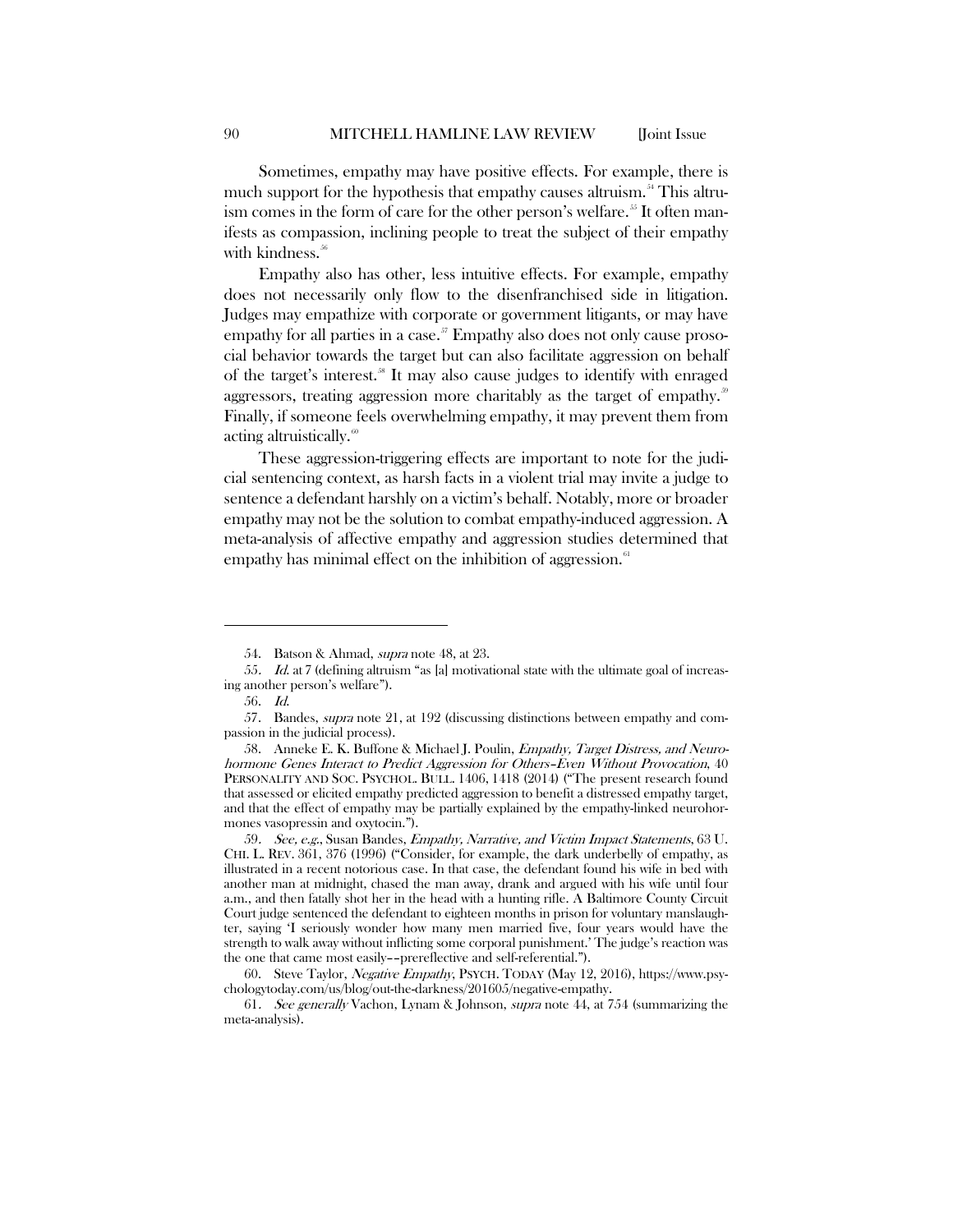Finally, empathy may result in racial disparities. Some studies focusing on this phenomenon measure amygdala activation to assess empathy levels.[62](#page-11-0) The amygdala is a set of neurons involved in the limbic system, responsible for processing emotions and fear responses.<sup> $\circ$ </sup> These studies have found that the brain distinguishes between in-group and out-group members, and greater amygdala activation occurs when people see fear in the faces of people of their own race. $64$  Less activation occurs when seeing fear in a person of a different race's face.<sup>[65](#page-11-3)</sup> When people see their own race experiencing physical pain, they experience more amygdala activation than when they see a different race in physical pain.<sup> $\frac{6}{5}$ </sup> The empathetic reactions to fear and pain may be amplified in more collectivist societies. $\degree$  These findings are important to consider in the sentencing context, as it may be more difficult for typically white, male judges<sup>®</sup> to empathize with minority defendants than white, $69$  well-educated prosecutors and victims of all stripes.<sup>[70](#page-11-8)</sup>

Empathy entails emotional entanglement with the subject of the empathy. Colloquially, it is "putting oneself in another's shoes."[71](#page-11-9) It can be compassionate, but it also can cause negative or antisocial consequences. For these reasons, empathy may properly be considered amoral, with positive and negative effects.<sup>[72](#page-11-10)</sup>

 $\overline{a}$ 

<span id="page-11-8"></span>70. See generally BUREAU JUST. STAT., U.S. DEP'T JUST., CRIMINAL VICTIMIZATION, 2018: SUMMARY (Sept. 2018), https://www.bjs.gov/content/pub/pdf/cv18\_sum.pdf (illustrating a wide range of victim types).

<sup>62</sup>. See, e.g., Armstrong, supra note 32 (introducing the neuroscience of empathy).

<span id="page-11-1"></span><span id="page-11-0"></span><sup>63</sup>. Amygdala, SCIENCEDAILY, https://www.sciencedaily.com/terms/amygdala.htm (last visited Nov. 12, 2020).

<span id="page-11-2"></span><sup>64.</sup> See, e.g., Armstrong, supra note 32, at 29, 31 ("Cultural emphasis on ingroups and outgroups may create an 'empathy gap' between people of different races and nationalities . . . ." "People have been found to show greater activation in the amygdala when viewing fearful faces of their own race . . . .").

<sup>65</sup>. Id. at 31.

<sup>66.</sup> Id.

<span id="page-11-5"></span><span id="page-11-4"></span><span id="page-11-3"></span><sup>67.</sup> Id. ("One study comparing the in-group/out-group bias in Korea, a more collectivist society, and the United States, a more individualistic society, found that more interdependent societies may foster a greater sense of in-group favoritism in the brain.").

<span id="page-11-6"></span><sup>68</sup>. See Tracey E. George & Albert H. Yoon, Am. Const. Soc'y, The Gavel Gap: Who Sits in Judgment on State Courts? 7 (2016) (finding that more than half of state trial judges and state appellate judges are white men).

<span id="page-11-7"></span><sup>69</sup>. See Amita Kelly, Does It Matter That 95 Percent of Elected Prosecutors Are White?, NPR (July 8, 2015, 4:59 PM), https://www.npr.org/sections/itsallpolitics/2015/07/08/420913118/does-it-matter-that-95-of-elected-prosecutors-are-white (noting that 95 percent of the country's elected prosecutors are white and 83 percent are men).

<span id="page-11-10"></span><span id="page-11-9"></span><sup>71.</sup> See BLOOM, supra note 25, at 41 ("[R]egardless of how one describes it, we'll see that there are many people who really do think morality is rooted in empathy in the sense that I am discussing here, people who talk about the importance of standing in another's shoes, feeling their pain, and so on.").

<sup>72.</sup> Batson & Ahmad, supra note 48, at 6–7.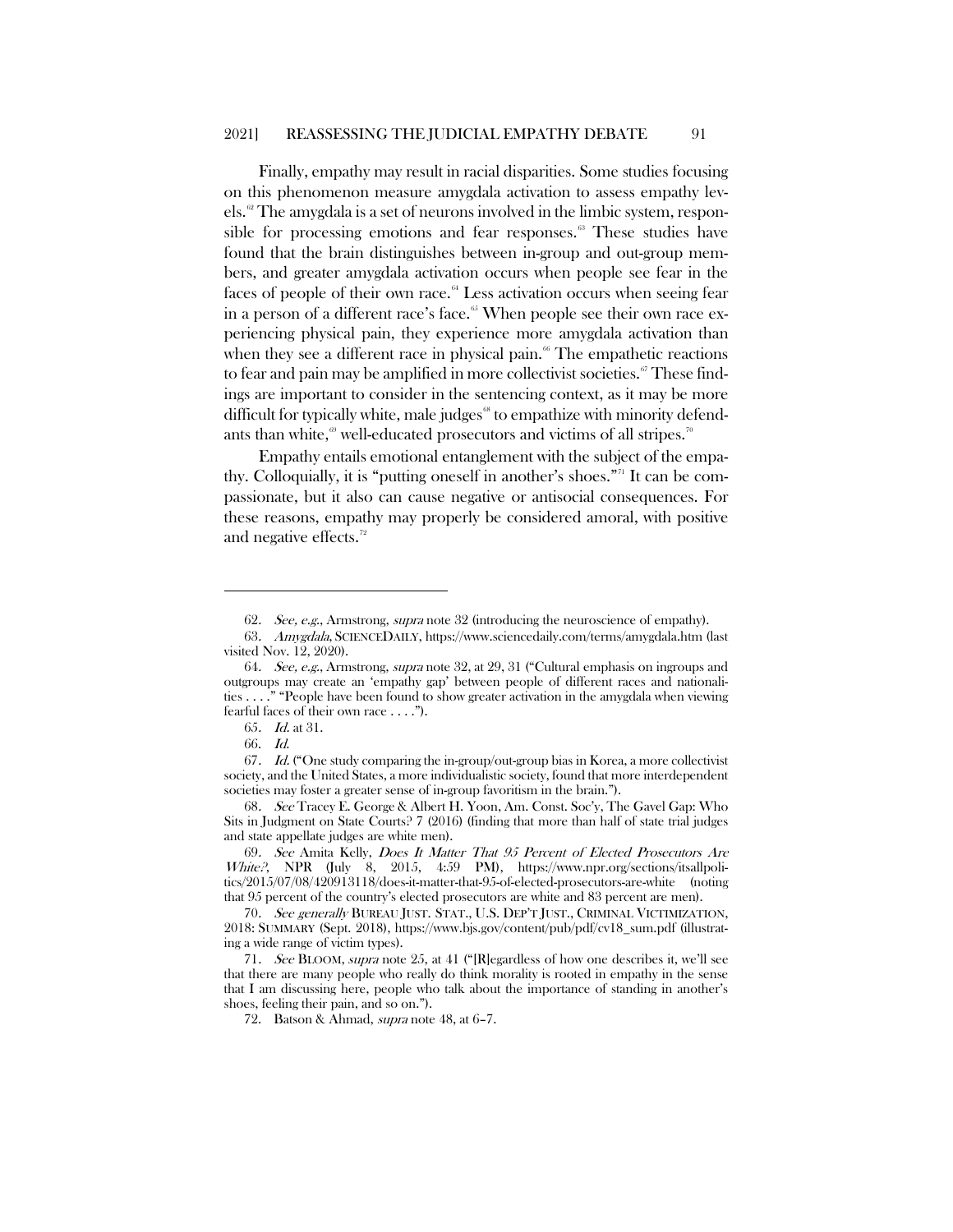#### D. How Cognitive Process Theories Illuminate Solutions

Given that human empathy is an automatic system that can affect decision-making in both positive and negative ways, it is important to discuss cognitive systems that may help mitigate its negative effects. Theories of cognitive processes divide human processing into two systems: System 1 and System 2.[73](#page-12-0) System 1 processes are rapid and autonomous, whereas System 2 processes are "higher order," often entailing reasoning, hypothetical think-ing, and working memory.<sup>[74](#page-12-1)</sup> Much of our lives are spent using System 1 pro-cesses.<sup>[75](#page-12-2)</sup> When someone thinks deeply, they engage System 2 processes.<sup>[76](#page-12-3)</sup> System 2 processes can intervene in System 1 processes, overriding default responses.<sup>[77](#page-12-4)</sup> Emotions and decisions often come before justifications,<sup>[78](#page-12-5)</sup> and rational thought processes may play less of a role in our decision-making than it seems.<sup>[79](#page-12-6)</sup>

Though these conclusions may become more nuanced over time,<sup>[80](#page-12-7)</sup> it is likely that they form a framework by which people can modify and check their impulses and autonomic responses to stimuli.<sup>[81](#page-12-8)</sup> For example, if a judge notices that their natural empathy is causing them to side in one direction, cognitive theories suggest that this judge might override their cognition, enabling reflective decision-making. At least one person has already appealed to dual-process systems to justify empathetic judging in general.<sup>[82](#page-12-9)</sup> Empathy

<span id="page-12-0"></span><sup>73.</sup> DANIEL KAHNEMAN, THINKING, FAST AND SLOW 20–21 (2013) ("System 1 operates automatically and quickly, with little or no effort and no sense of voluntary control. System 2 allocates attention to the effortful mental activities that demand it, including complex computations. The operations of System 2 are often associated with the subjective experience of agency, choice, and concentration.").

<span id="page-12-2"></span><span id="page-12-1"></span><sup>74.</sup> Jonathan St. B. T. Evans & Keith E. Stanovich, *Dual-Process Theories of Higher* Cognition: Advancing the Debate, 8 PERSP. PSYCHOL. SCI. 223, 223–24 (2013).

<sup>75.</sup> Id.

<sup>76.</sup> Id.

<sup>77.</sup> Id.

<span id="page-12-5"></span><span id="page-12-4"></span><span id="page-12-3"></span><sup>78.</sup> See, e.g., John A. Bargh & Ezequiel Marsella, The Unconscious Mind, 3 PERSP. PSYCHOL. SCI. 73, 75 (2008) ("The idea that action precedes reflection is not new . . . . [C]onscious processes kick in after a behavioral impulse has occurred in the brain—that is, the impulse is first generated unconsciously, and then consciousness claims (and experiences) it as its own.").

<span id="page-12-6"></span><sup>79</sup>. See Antonio R. Damasio et al., The Somatic Marker Hypothesis and the Possible Functions of the Prefrontal Cortex, 351 PHIL. TRANSACTIONS: BIOLOGICAL SCI. 1413 (1996). See generally ANTONIO R. DAMASIO, THE FEELING OF WHAT HAPPENS: BODY AND EMOTION IN THE MAKING OF CONSCIOUSNESS 35–81 (1999) [hereinafter DAMASIO, BODY AND EMOTION].

<span id="page-12-7"></span><sup>80.</sup> See generally Aaron Sloman, Damasio's Error, THE PHIL. MAG. 5 (2004), https://www.cs.bham.ac.uk/research/projects/cogaff/phil-mag-emotions-sloman.pdf (critiquing Antonio Damasio's theories and reasoning on emotional reactions).

<sup>81.</sup> See Evans & Stanovich, supra note 74, at 223-24.

<span id="page-12-9"></span><span id="page-12-8"></span><sup>82.</sup> Low, supra note 26, at 102–03 (applying dual-process theories to judicial reasoning and inhibition of System 1 processing).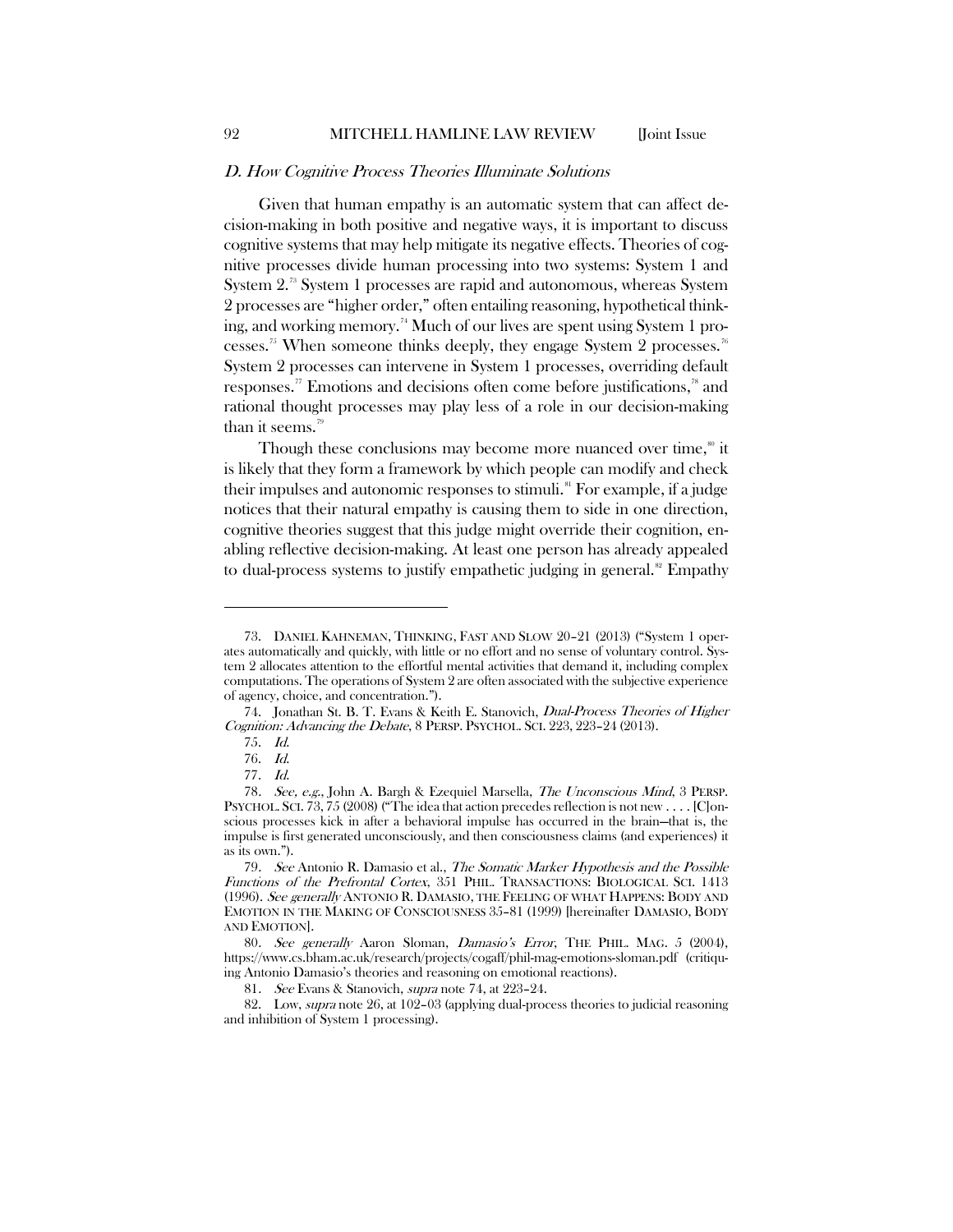and its coextensive biases operate on an autonomous level, and higher-order thought may be able to counteract its more pro-aggressive effects.

Research suggests, however, that higher-order intervention may not be effective in every context.[83](#page-13-0) When people make implicit, unconscious decision-making explicit, they may be less in accordance with experts and less satisfied with their decision.<sup>[84](#page-13-1)</sup> Additionally, for basic decision-making, intui-tive processes may be more effective at coming to better decisions.<sup>[85](#page-13-2)</sup> This may be because the vast amount of decision-making comes from implicit processing.[86](#page-13-3) Later, this paper will assess the effects of System 1 and System 2 processing on judges.

#### III. EMPATHY IMPACTS JUDGES AND CRIMINAL SENTENCES

The empathetic distortions outlined above impact sentencing in various ways. First, this section addresses the contention that judges may be different from the average person, concluding that generally-applicable conclusions about cognition are also applicable to judges. Then, this section addresses federal criminal sentencing, analyzing empathy as a possible source of distortion through discussions of white-collar sentencing and victim impact statements.

## A. Studies of Judges Show They Are Subject to Similar Processing and Biases as Anyone Else

There are some reasons to believe that judges have somewhat different attributes than the average person. Judges have been through law school. Legal scholarship values "abstract rationality," devaluing emotion. $\mathbf{F}$  After discussion of the mechanisms of empathy and bias, however, it may come as no surprise to hear that judges do make systematic cognitive errors,<sup>[88](#page-13-5)</sup> like

<span id="page-13-0"></span><sup>83.</sup> Christian Keysers et al., Explicit and Implicit Strategies in Decision Making, in BET-TER THAN CONSCIOUS?: DECISION MAKING, THE HUMAN MIND, AND IMPLICATIONS FOR INSTITUTIONS 225, 244 (Christoph Engel & Wolf Singer eds., 2008).

<sup>84.</sup> Id.

<span id="page-13-2"></span><span id="page-13-1"></span><sup>85.</sup> Marius Usher et al., The Impact of the Mode of Thought in Complex Decisions: Intuitive Decisions Are Better, 2 FRONTIERS PSYCHOL. 1, 9 (2011) ("The four experiments reported here provide support for the claim that intuitive–affective strategies can outperform deliberation/analytic strategies in value integration, an operation that is critical for complex decision-making.").

<span id="page-13-4"></span><span id="page-13-3"></span><sup>86</sup>. See generally DAMASIO, BODY AND EMOTION, supra note 79 (discussing the role of implicit processing in decision-making).

<sup>87.</sup> See Angela P. Harris & Marjorie M. Shultz, A(nother) Critique of Pure Reason: Toward Civic Virtue in Legal Education, 45 STAN. L. REV. 1773, 1775, 1805 (1993).

<span id="page-13-5"></span><sup>88.</sup> See Chris Guthrie, Jeffrey J. Rachlinski & Andrew J. Wistrich, *Inside the Judicial Mind*, 86 CORNELL L. REV. 777, 779 (2001) ("Empirical evidence suggests that even highly qualified judges inevitably rely on cognitive decision-making processes that can produce systematic errors in judgment.").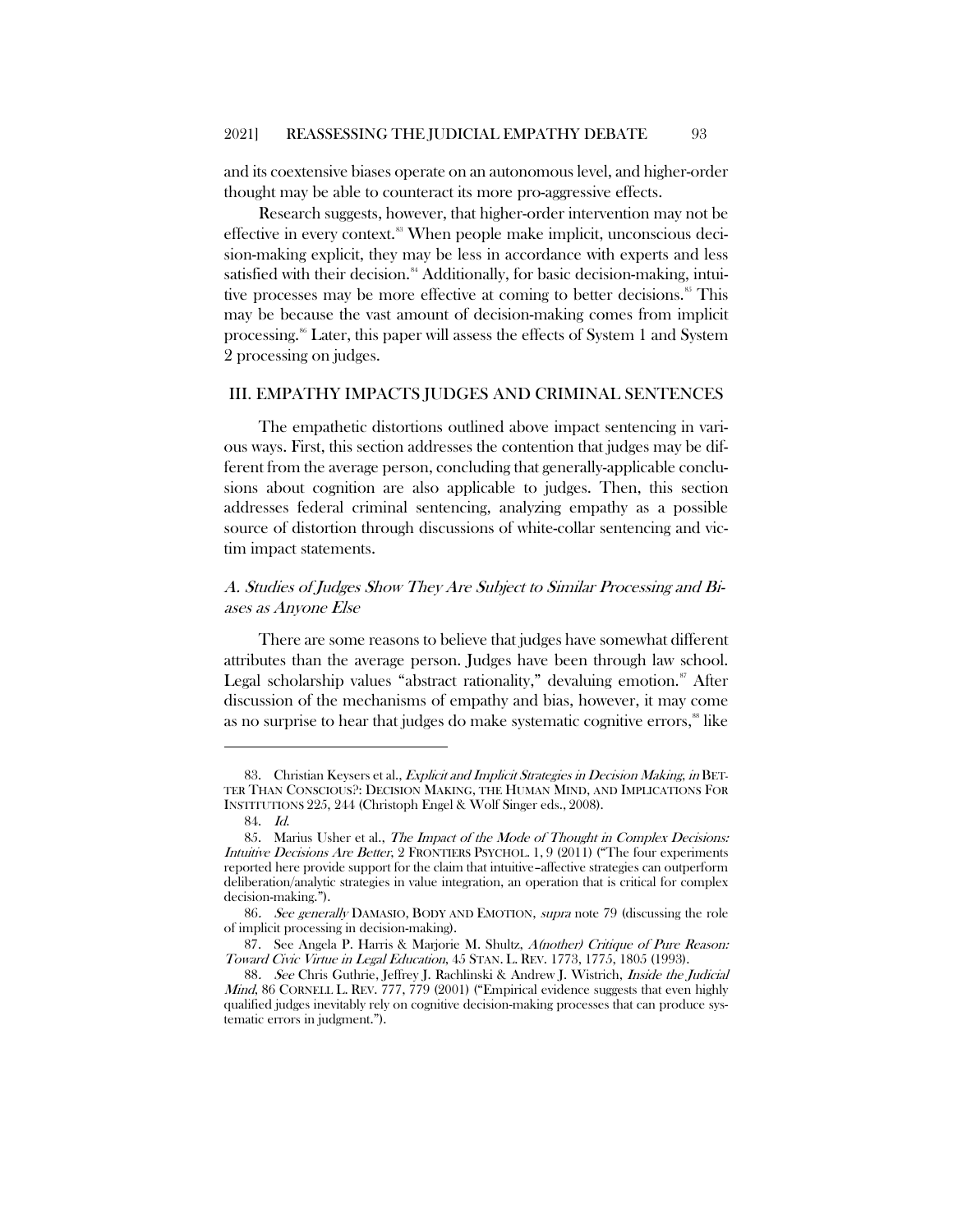most people. They also have the same amount of implicit bias as laypeople.<sup>[89](#page-14-0)</sup> These effects occur even though the public's expectation is that judicial of-ficers make only occasional mistakes.<sup>[90](#page-14-1)</sup>

Judges are also subject to the same distortions and biases as an average person.[91](#page-14-2) These include, in addition to empathetic distortions, anchoring biases, framing biases, hindsight bias, representativeness heuristics, and egocentric biases.[92](#page-14-3) Each of these "cognitive illusions" distorts decision-making through the use of heuristics, or cognitive shortcuts.<sup>[93](#page-14-4)</sup> Cognitive illusions are not the only way that judicial decision-making may be distorted. For example, judges issue significantly less favorable parole decisions as time passes since their last meal break.<sup>[94](#page-14-5)</sup>

Whether through cognitive distortions or otherwise, identity biases play a systematic role in judicial decision-making.<sup>[95](#page-14-6)</sup> For example, gender is relevant to judicial decisions. Though female judges rarely decide cases differently from male judges, they do decide sex discrimination disputes dif-ferently and can help shift a panel's decision-making.<sup>[96](#page-14-7)</sup> Similar effects also occur in sexual harassment cases. $\mathscr{I}$  When judges have daughters, they are

<span id="page-14-0"></span><sup>89.</sup> Suja A. Thomas, What Judges Can Do About Implicit Bias, JOTWELL (May 22, 2017) (reviewing Andrew J. Wistrich & Jeffrey J. Rachlinski, Implicit Bias in Judicial Decision Making: How It Affects Judgment and What Judges Can Do About It, in ENSURING JUSTICE: REDUCING BIAS 87 (Sarah Redfield ed., 2017)), https://courtslaw.jotwell.com/whatjudges-can-do-about-implicit-bias/.

<sup>90.</sup> Id.

<span id="page-14-3"></span><span id="page-14-2"></span><span id="page-14-1"></span><sup>91.</sup> See Guthrie, Rachlinski, & Wistrich, supra note 88, at 784 (summarizing findings of judicial decision making studies conducted for various cognitive biases and influences).

<sup>92.</sup> Id. 93. Id.

<span id="page-14-5"></span><span id="page-14-4"></span><sup>94.</sup> Shai Danziger, Jonathan Levav & Liora Avnaim-Pesso, Extraneous Factors in Judicial Decisions, 108 PROC. NAT'L ACAD. SCI. U.S. 6889, 6892 (2011).

<span id="page-14-6"></span><sup>95.</sup> Adam N. Glynn & Maya Sen, Identifying Judicial Empathy: Does Having Daughters Cause Judges to Rule for Women's Issues?, 59 AM. J. POL. SCI. 37, 52–53 (2015) ("Third, this fact has broader implications for descriptive representation on the courts. Scholarship has demonstrated that female judges decide cases differently from men, and that African Americans also decide cases differently from whites. However, what we see here is that male judges who have daughters are more likely to vote in a liberal direction—despite not having those ascriptive characteristics that would otherwise be linked to more progressive views on women's rights issues.") (internal citations omitted).

<span id="page-14-7"></span><sup>96.</sup> See Christina L. Boyd, Lee Epstein & Andrew D. Martin. Untangling the Causal Effects of Sex on Judging, 54 AM. J. POL. SCI. 389, 406 (2010) (statistically analyzing the likelihood of a ruling in favor of the plaintiff based on the gender makeup of the panel of judges).

<span id="page-14-8"></span><sup>97.</sup> Jennifer L. Peresie, Female Judges Matter: Gender and Collegial Decisionmaking in the Federal Appellate Courts, 114 YALE L.J. 1759, 1761 (2005) (analyzing a data set to find that for Title VII sex discrimination and sexual harassment cases, "female judges were significantly more likely than male judges to find for plaintiffs").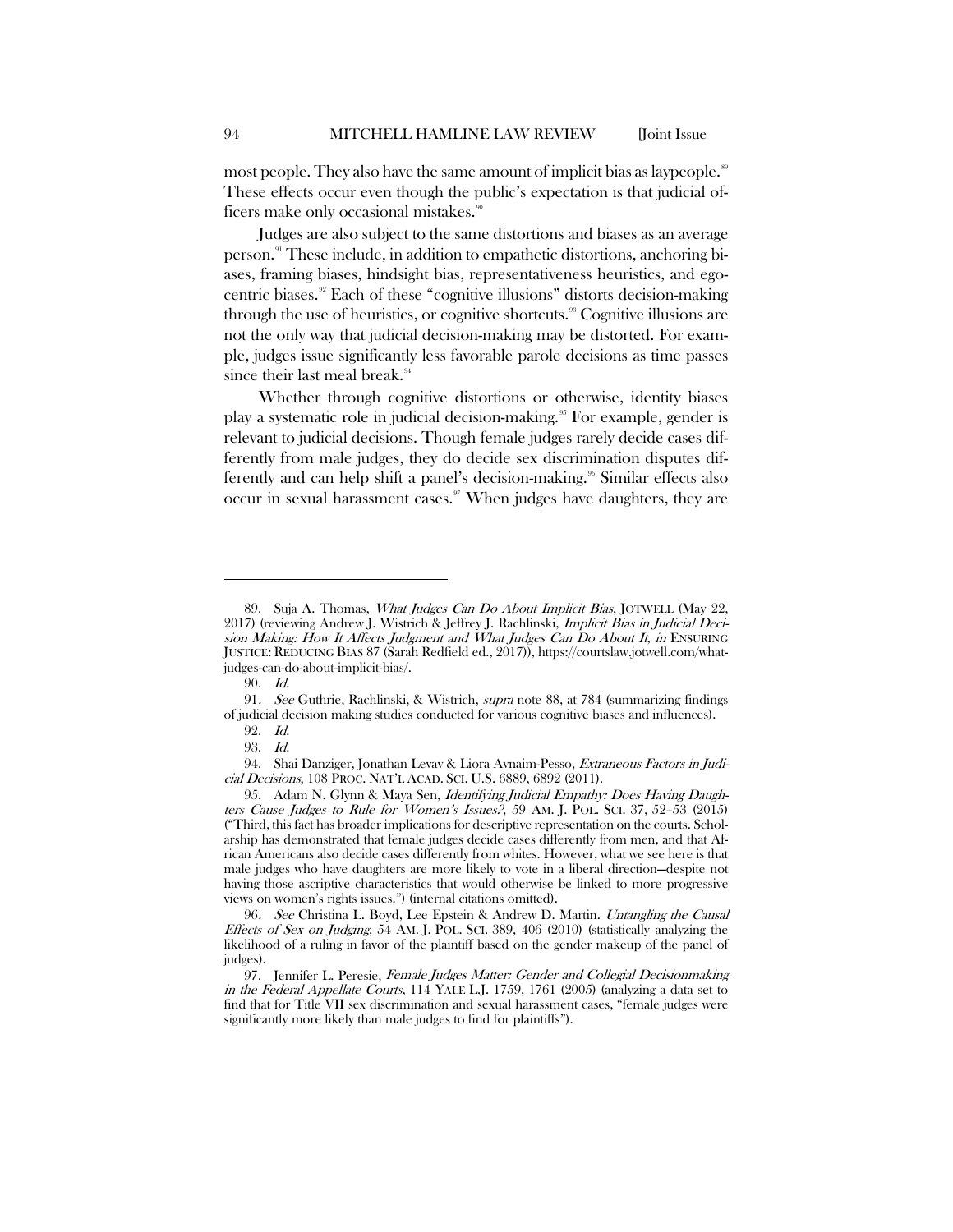more likely to vote in a more feminist fashion on gender issues.<sup>38</sup> Conversely, male judges may also side with rapists and domestic abusers more frequently than other defendants, as male judges find it easier to empathize with predominantly male defendants.<sup>[99](#page-15-1)</sup>

Race also affects judicial decision-making. For cases brought under the Voting Rights Act, race plays a more prominent role in judicial decision-making than other factors, such as ideology.<sup>[100](#page-15-2)</sup> Other studies show that white judges are less likely to believe that employees have "credible grievances of racial harassment," even though both African American and white judges agree on the relevant factual features of the cases.<sup>[101](#page-15-3)</sup> Given race's prominent effect on judicial decision-making, and the already-present racial disparities in the criminal justice system, $102$  solutions which mitigate empathy-sourced racial sentencing disparities are particularly important.

Studies show that politics can affect a judge's decision-making in limited ways,[103](#page-15-5) but other studies question the significance of this, suggesting that political party affiliation does not change how judges rule on, for example, summary judgment in employment civil rights cases.<sup>[104](#page-15-6)</sup> Overall, judges experience sufficient cognitive distortions to suggest that larger-scale cognitive processing findings which apply to the general public apply to them as well.

#### B. How Does Federal Sentencing Work?

 $\overline{a}$ 

An understanding of United States sentencing policy helps one understand how findings on empathy, cognitive heuristics, and bias affect judicial

<span id="page-15-0"></span><sup>98.</sup> Glynn & Sen, *supra* note 95, at 52 ("[A]cross cases involving gender issues, judges who parent daughters as opposed to sons are more likely to reach liberal decisions . . . .").

<span id="page-15-1"></span><sup>99.</sup> Susan Bandes, *supra* note 59, at 376-77 ("[E]asy identification for the judge . . . is more often true in cases of rape and domestic violence, in which predominantly male judges find it easier to make the empathetic link with male defendants, than in cases of other crimes.").

<span id="page-15-2"></span><sup>100.</sup> See Adam B. Cox & Thomas J. Miles, Judging the Voting Rights Act, 108 COLUM. L. REV. 1, 53 (2008) (providing statistical analysis demonstrating that "a judge's race and partisan affiliation are important determinants of liability in [Voting Rights Act] section 2 cases").

<span id="page-15-3"></span><sup>101.</sup> Pat K. Chew & Robert E. Kelley, Myth of the Color-Blind Judge: An Empirical Analysis of Racial Harassment Cases, 86 WASH. U. L. REV. 1117, 1161 (2009).

<span id="page-15-4"></span><sup>102</sup>. See Radley Balko, 21 More Studies Showing Racial Disparities in the Criminal Justice System, WASH. POST (Apr. 9, 2019, 6:00 AM), https://www.washingtonpost.com/opinions/2019/04/09/more-studies-showing-racial-disparities-criminal-justice-system/ (providing summaries of twenty-one studies conducted between 2008 and 2018 quantifying current racial disparities in the United States criminal justice system).

<span id="page-15-5"></span><sup>103.</sup> See generally CASS R. SUNSTEIN ET AL., ARE JUDGES POLITICAL? AN EMPIRICAL ANALYSIS OF THE FEDERAL JUDICIARY (2006) (providing a high-level analysis of judicial appointees and their decision-making based on their political party, finding party affiliation highly predictive only on abortion and capital punishment).

<span id="page-15-6"></span><sup>104.</sup> Jill D. Weinberg & Laura Beth Nielsen, Examining Empathy: Discrimination, Experience, and Judicial Decisionmaking, 85 S. CAL. L. REV. 313, 320–21 (2012).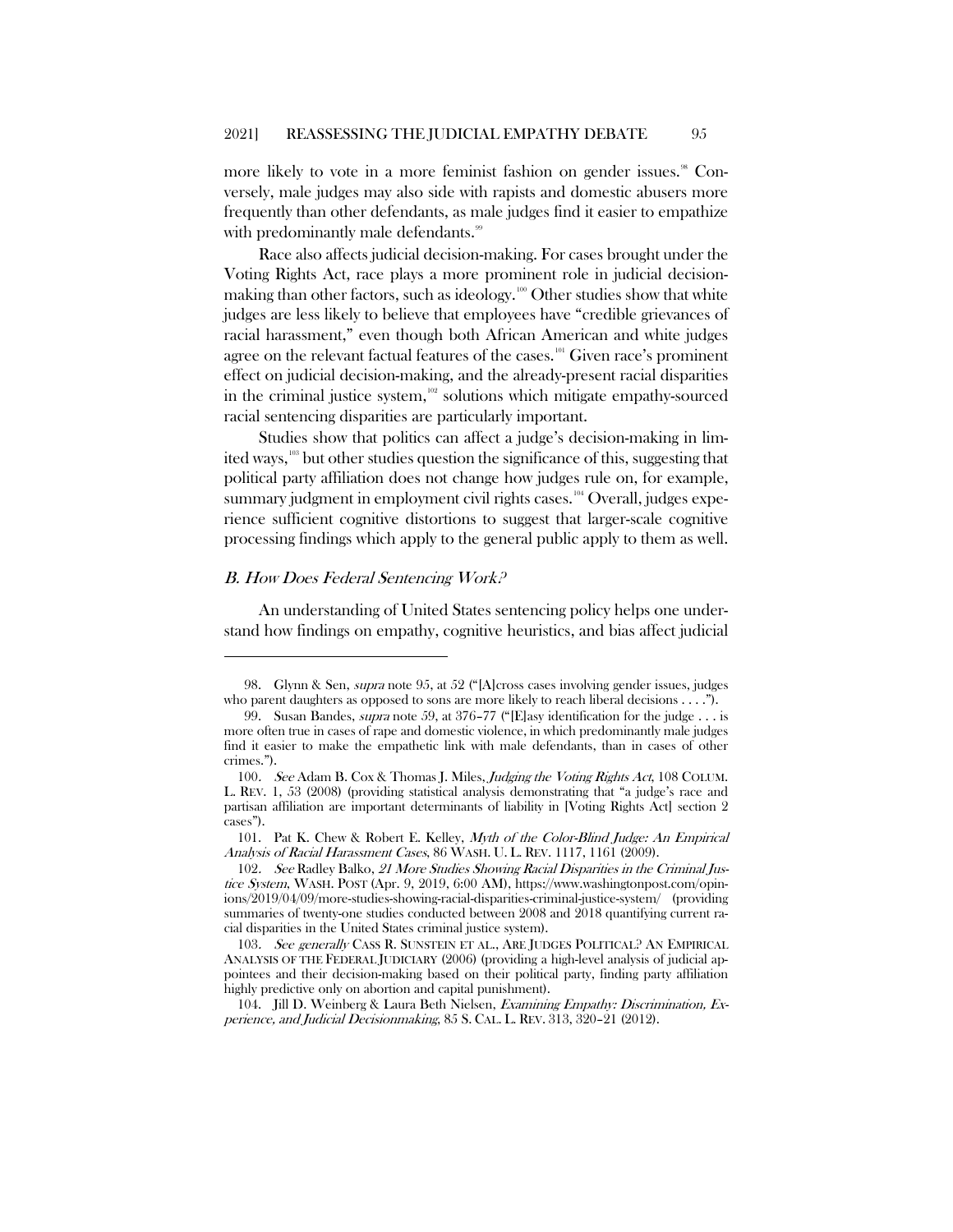decision-making during punishment. In the current United States federal court system, sentencing guidelines set the standard sentences for a given charge, factoring in mitigating and aggravating factors to create a suggested sentence.<sup>[105](#page-16-0)</sup> Since the passage of the Federal Sentencing Guidelines, down-ward departures have been gradually increasing.<sup>[106](#page-16-1)</sup>

Several United States Supreme Court cases have affected how courts may apply the Federal Sentencing Guidelines.<sup>[107](#page-16-2)</sup> Blakely v. Washington held that maximum sentences could not exceed the maximum sentence which could be imposed for a crime without additional judicial findings.<sup>[108](#page-16-3)</sup> In United States v. Booker, the Supreme Court then determined that sen-tences were unconstitutional when based on judge-found facts.<sup>[109](#page-16-4)</sup> These decisions made Federal Sentencing Guidelines advisory, instead of manda-tory.<sup>[110](#page-16-5)</sup> After *Booker*, many federal courts further reduced the effect of the Guidelines.<sup>[111](#page-16-6)</sup>

These decisions occurred in a landscape of difficult and changing sentencing issues. Prior to the Federal Guidelines, courts exercised indetermi-nate sentencing, which was almost unfettered discretion.<sup>[112](#page-16-7)</sup> Now, the advisory Guidelines help judges come to decisions. These decisions do not need to follow proportionality standards,<sup>[113](#page-16-8)</sup> and district courts may deviate from

110. Id. at 369.

<span id="page-16-0"></span><sup>105.</sup> Joshua B. Fischman & Max M. Schanzenbach, Do Standards of Review Matter.<sup>2</sup> The Case of Federal Criminal Sentencing, 40 J. LEGAL STUD. 405, 405–06 (2011).

<span id="page-16-1"></span><sup>106.</sup> Becky Gregory & Traci Kenner, <sup>A</sup> New Era in Federal Sentencing, 68 TEX. B.J. 796, 798 (2005) ("[D]ownward departures steadily increase[d] from 20 percent to 35 percent during the previous eight years.").

<span id="page-16-2"></span><sup>107.</sup> See Carol A. Pettit, Writing the Book(er) on Blakely: The Challenge to the Federal Sentencing Guidelines, 41 TULSA L. REV. 365 (2005) (covering legal challenges to Federal Sentencing Guidelines and how cases have impacted implementation of those guidelines).

<span id="page-16-3"></span><sup>108.</sup> See Blakely v. Washington, 542 U.S. 296, 304 (2004) ("The judge in this case could not have imposed the exceptional 90–month sentence solely on the basis of the facts admitted in the guilty plea.").

<sup>109.</sup> Pettit, *supra* note 107, at 366.

<span id="page-16-6"></span><span id="page-16-5"></span><span id="page-16-4"></span><sup>111</sup>. Id. at 366–67 ("Initially a number of federal district courts found the Guidelines unconstitutional. Some held the Federal Sentencing Guidelines wholly unconstitutional, while others found them salvageable through severability. Those holding the Guidelines unconstitutional, whether in whole or in part, disagreed about how sentences should be determined post-Blakely. Some preferred a return to indeterminate sentencing using the Federal Sentencing Guidelines as actual guidelines rather than as mandates. Others believed the Guidelines were still valid so long as the sentence imposed would not exceed the maximum presumptive sentence.").

<span id="page-16-7"></span><sup>112.</sup> See generally Adam Shajnfeld, The Eleventh Circuit's Selective Assault on Sentencing Discretion, 65 U. MIAMI L. REV. 1133, 1133–37 (2011) (discussing the evolution of federal sentencing law).

<span id="page-16-8"></span><sup>113</sup>. See Gall v. United States, 552 U.S. 38, 49–50 (2007) ("[Judges] may not presume that the Guidelines range is reasonable. [They] must make an individualized assessment based on the facts presented.").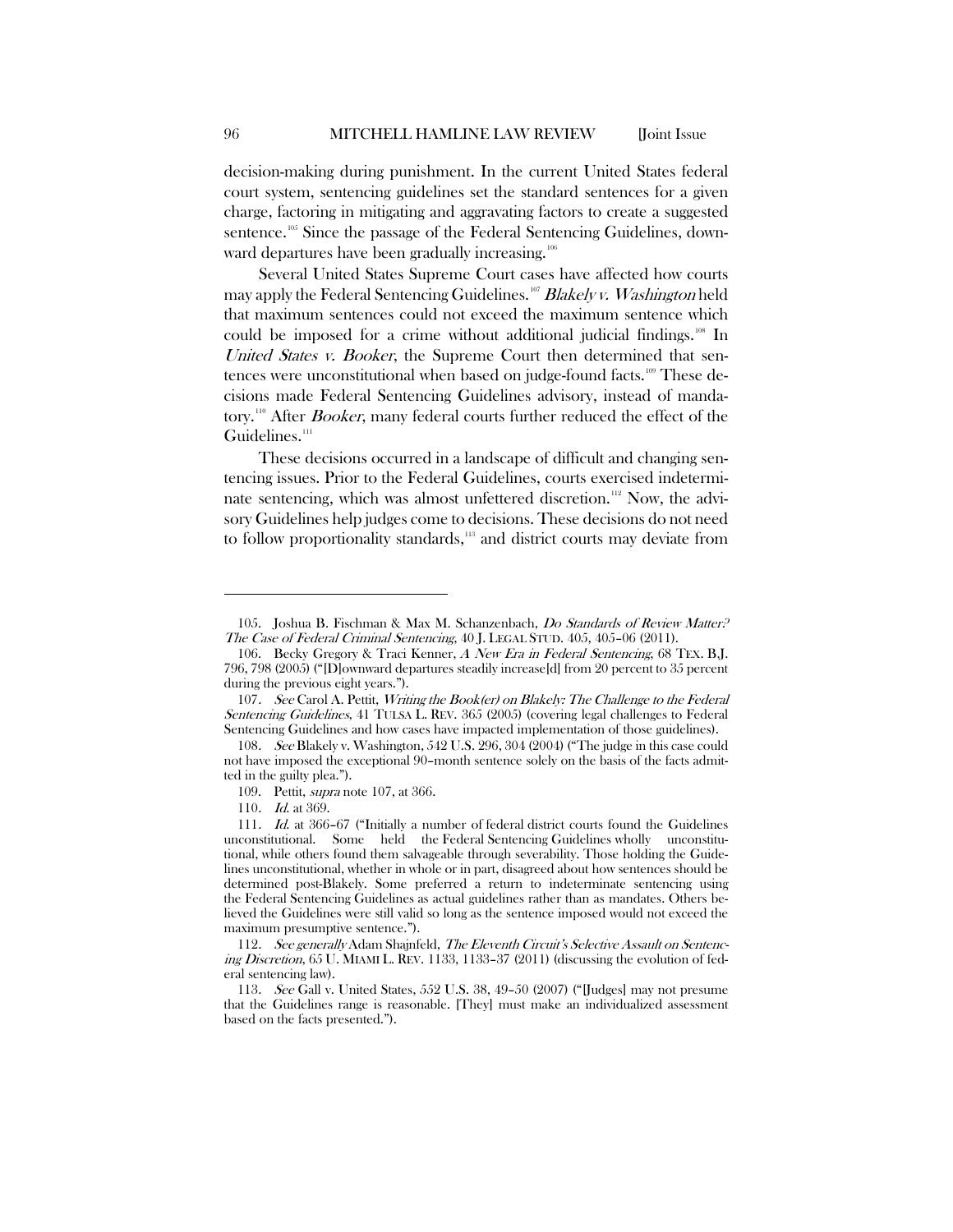the ranges based on policy disagreement.<sup>114</sup> Decisions must merely be "rea-sonable."<sup>[115](#page-17-1)</sup>

During balancing tests, judges often have to weigh the balances of justice, and this necessarily implicates the exercise of empathy.[116](#page-17-2) Judges are allowed discretion in, for example, compassionate release and asylum cases. [117](#page-17-3) The federal sentencing guidelines create a unique situation, however, because outcomes are partially dictated by maximum and minimum penalties.[118](#page-17-4) Though this system was intended to be more fair, some judges believe that the low limits of the federal guidelines are unfair when applied to certain cases.[119](#page-17-5) Some of these judges have resigned or refused to comply with the guidelines.<sup>[120](#page-17-6)</sup>

Proponents of the guidelines offer familiar retributive proportionality arguments. For example, they suggest that the guidelines enable judges to only punish charged conduct<sup>[121](#page-17-7)</sup> and make punishments fairer.<sup>[122](#page-17-8)</sup> The guide-lines also prevent judges from imposing unjust consecutive sentences.<sup>[123](#page-17-9)</sup>

<span id="page-17-0"></span><sup>114</sup>. See Kimbrough v. United States, 552 U.S. 85, 93 (2007) (explaining that the Defendant's sentence was shorter than the Guidelines recommended because the Court felt the crack cocaine Guidelines were "disproportionate and unjust").

<span id="page-17-1"></span><sup>115</sup>. See generally Shajnfeld, supra note 112, 1137–38 (discussing different interpretations of "reasonableness" review).

<span id="page-17-2"></span><sup>116.</sup> See Bandes, supra note 21, at 186 (discussing the Justices' application of empathy in a Supreme Court oral argument about the strip search of a thirteen-year-old).

<span id="page-17-3"></span><sup>117</sup>. See id. at 187 (discussing contexts where judicial compassion is explicitly permitted).

<sup>118.</sup> See id. at 187-88 (addressing compassion and federal sentencing guidelines).

<span id="page-17-5"></span><span id="page-17-4"></span><sup>119.</sup> See id. ("[T]he guidelines impose mandatory minimum sentences that have shocked the conscience of many judges—decades in prison for a first time, low-level drug offence  $\dots$ .").

<span id="page-17-6"></span><sup>120.</sup> See id. (addressing compassion's role as a "stopgap" for the federal sentencing guidelines—a role that empathy may also share).

<span id="page-17-7"></span><sup>121.</sup> See Pettit, supra note 107, at 403 ("Punishment for real conduct is something that Justice Breyer has maintained is an essential part of the Congress's goal for the Federal Sentencing Guidelines — so essential that in his view, Congress would have preferred that the Guidelines be only advisory rather than to have modified judges' ability to punish real conduct. 'Real conduct' is a euphemism for uncharged conduct that is not subject to the usual requirement of proof beyond a reasonable doubt.").

<span id="page-17-8"></span><sup>122</sup>. See Sarah Hyser, Two Steps Forward, One Step Back: How Federal Courts Took the "Fair" Out of the Fair Sentencing Act of <sup>2010</sup>, 117 PENN ST. L. REV. 503, 512 (2012) ("In April 2009, President Barack Obama's administration expressed a desire to end the sentencing disparity. The following month, the House of Representatives held a subcommittee hearing to discuss the issue of reforming crack sentencing and to consider five proposed bills." (internal citation omitted)).

<span id="page-17-9"></span><sup>123.</sup> Jon O. Newman, The Federal Sentencing Guidelines: A Good Idea Badly Implemented, 46 HOFSTRA L. REV. 805, 813 (2018) ("The Guidelines curb abusive use of consecutive sentences by providing that sentences for defendants convicted of multiple counts should run concurrently, with just two exceptions." (internal citation omitted)).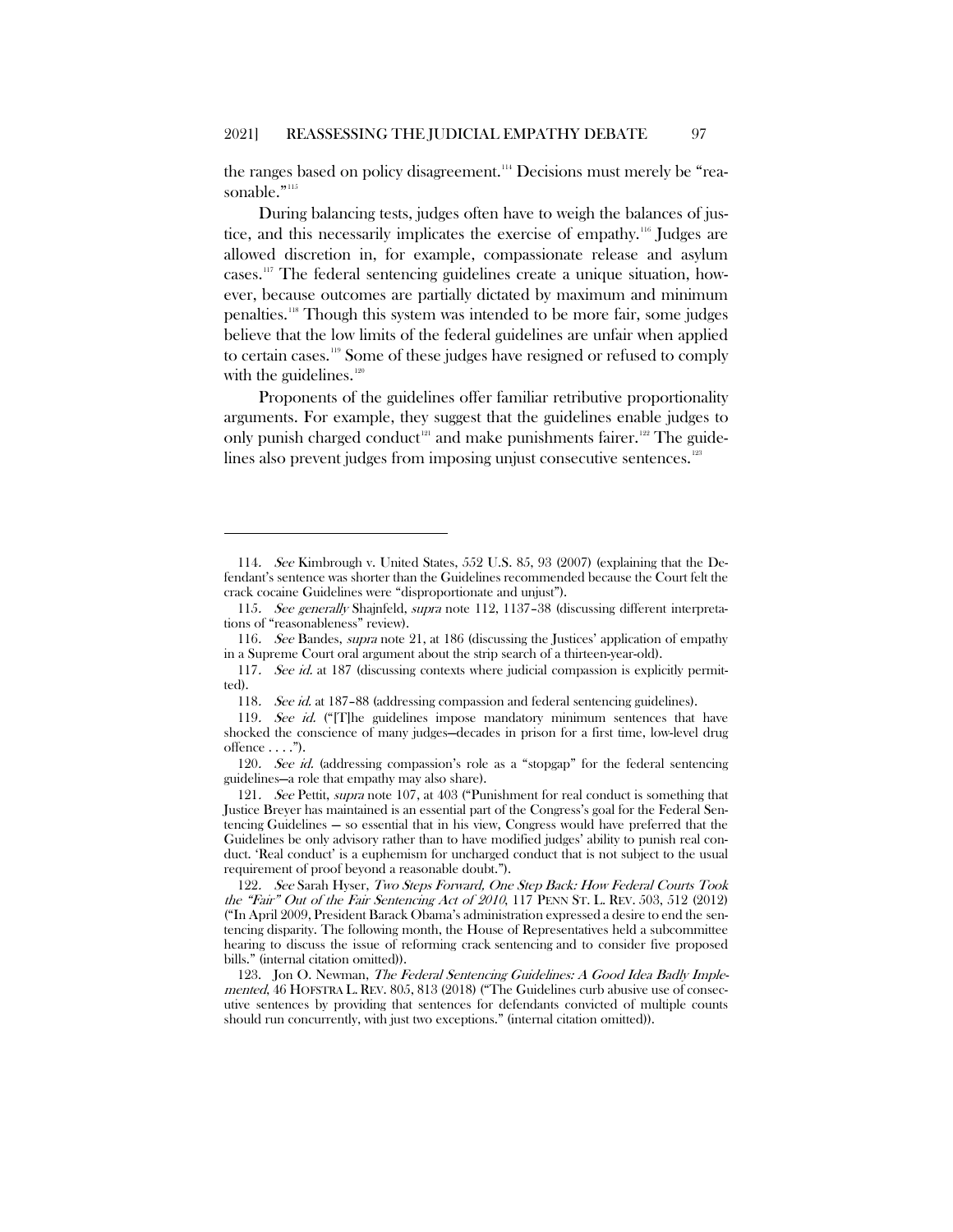In the judicial process, the appellate system generally reduces the effects of an individual judge's personal preferences.[124](#page-18-0) This may have less of an effect in sentencing, where judges may make decisions under a lenient standard of review. Under current law, the federal standard of appellate review for criminal sentences is a deferential "abuse of discretion" standard.[125](#page-18-1) Evidence suggests that judges change their sentencing decisions based on the standard on which their decisions are reviewed.<sup>[126](#page-18-2)</sup>

As addressed before, one of the primary concerns of those who reject empathy in the judiciary is that it might obscure the judge's ability to assess the balance of the law, as it might cause undue bias towards one side of the case. Given the wide discretion judges have in criminal sentencing, the important role of empathy in such proceedings is difficult to ignore, for people on all sides of the greater empathy debate.<sup>127</sup>

#### C. A Note on Prosecutors and the Federal Guidelines

Important to any discussion of punishment is an acknowledgement of the realities of American sentencing. From 2006 to 2016, the "number of criminal trials declined by 47%, and the jury trial rate declined by almost 40%."[128](#page-18-4) The Federal Sentencing Guidelines may contribute to this trend, as "[a]cceptance of responsibility and substantial assistance reductions are the two most common ways defendants can mitigate their sentences."[129](#page-18-5) These "normally entail admissions of guilt and  $\ldots$  follow guilty pleas."<sup>[130](#page-18-6)</sup> In fact, some argue that the "most glaring change imposed by" the shift to determinate sentencing is a "shift in sentencing discretion from the judge to the

<span id="page-18-0"></span><sup>124.</sup> See Brandy A. Karl, *Why Judges' Personal Preferences Play A Role in Their De*cisionmaking, and How the Appellate System Controls That Role, FINDLAW (Jan. 8, 2003), https://supreme.findlaw.com/legal-commentary/why-judges-personal-preferences-play-arole-in-their-decisionmaking-and-how-the-appellate-system-controls-that-role.html.

<span id="page-18-1"></span><sup>125.</sup> Gall v. United States, 552 U.S. 38, 56 (2007) ("[T]he appropriate standard of review was abuse of discretion.").

<span id="page-18-2"></span><sup>126.</sup> Joshua B. Fischman & Max M. Schanzenbach, *Do Standards of Review Matter*.<sup>2</sup> The Case of Federal Criminal Sentencing, 40 J. LEGAL STUD. 405, 431 (2011) ("Changes to standards of review clearly have an impact on district judges' sentencing behavior.").

<span id="page-18-3"></span><sup>127.</sup> See Colby, supra note 18, at 1996 n.248 (describing a "limited" role of empathy as still encompassing criminal sentencing, and pointing out Justice Scalia's support for empathy in criminal sentencing).

<span id="page-18-6"></span><span id="page-18-5"></span><span id="page-18-4"></span><sup>128.</sup> The Honorable Robert J. Conrad, Jr. & Katy L. Clements, The Vanishing Criminal Jury Trial: From Trial Judges to Sentencing Judges, 86 GEO. WASH. L. REV. 99, 105 (2018).

<sup>129</sup>. Id. at 122.

<sup>130.</sup> Id.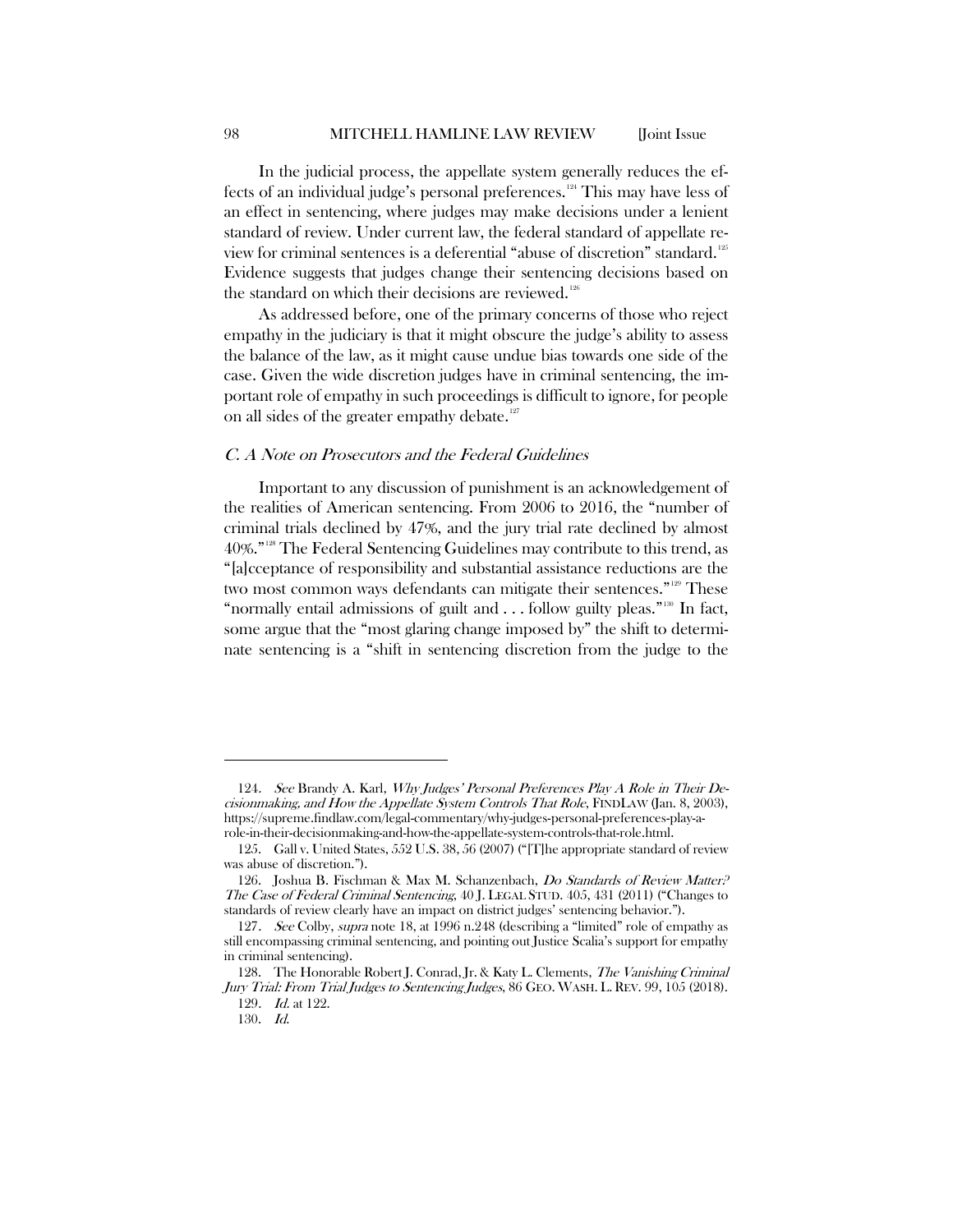prosecutor."[131](#page-19-0) Many other factors also contribute to the plea deal trend, resulting in a system where defense attorneys accept pleas because those deals are in their client's best interest.<sup>[132](#page-19-1)</sup>

Due to the decline in criminal trials and rise in plea deals, prosecutors are often the people who are in charge of determining a defendant's sentence.[133](#page-19-2) Prosecutors likely face empathetic biases similar to judges, with added distortions caused by the adversarial system. Though an investigation of the role of empathy and bias in prosecutors is likely warranted, this paper addresses judicial bias, as likely trial sentences constrain the plea options that prosecutors may offer.<sup>[134](#page-19-3)</sup>

## D. Combining Bias, Punishment, and Judging: Fairness and White-Collar Criminals

White-collar criminal cases provide particularly interesting insights into the role of bias in sentencing. Judges generally share attributes with white-collar criminals, including race and employment status.<sup>[135](#page-19-4)</sup> White-collar criminals can also often call on a network of people to vouch for their inter-ests during sentencing,<sup>[136](#page-19-5)</sup> which may cause a judge to weigh a sentence from the defendant's point of view. Perhaps unsurprisingly, given these facts and the above findings on judicial bias, judges often issue mitigated sentences to

<span id="page-19-0"></span><sup>131.</sup> AM. COLL. OF TRIAL LAWYERS, UNITED STATES SENTENCING GUIDELINES 2004: AN EXPERIMENT THAT HAS FAILED 14 (2004), https://www.actl.com/docs/default-source/default-document-library/newsroom/united\_states\_sentencing\_guidelines\_2004\_an\_experiment\_that\_has\_failed.

<span id="page-19-1"></span><sup>132.</sup> See generally Conrad, Jr. & Clement, supra note 128 (2018) (explaining that in addition to the Federal Sentencing Guidelines, other factors such as mandatory minimum sentences, precedential United States Supreme Court cases, United States Attorneys General's prosecutorial policies, stronger evidence due to technological advancement, expense, and overarching expectations directly contribute to the increase in plea deals).

<span id="page-19-2"></span><sup>133.</sup> See AM. COLL. OF TRIAL LAWYERS, supra note 131, at 14 ("The most glaring change imposed by this sentencing system over the last decade and a half has been the shift in sentencing discretion from the judge to the prosecutor.").

<span id="page-19-3"></span><sup>134</sup>. Cf. Conrad, Jr. & Clement, supra note 128, at 119 ("[C]harging fewer [mandatory minimum penalties] could result in prosecutors offering more attractive plea terms . . . .").

<span id="page-19-4"></span><sup>135</sup>. See Peter J. Henning, The Challenge of Sentencing White-Collar Criminals, N.Y. TIMES (Sept. 12, 2018), https://www.nytimes.com/2018/09/12/business/dealbook/sentencing-white-collar-criminals.html ("White-collar defendants often have more in common with the federal judge who will sentence them than most criminals do."); see also Paul M. Klenowski & Kimberly D. Dodson, Who Commits White-Collar Crime, and What Do We Know About Them?, in THE OXFORD HANDBOOK OF WHITE-COLLAR CRIME 2–3 (Shanna R. Van Slyke et al. eds., 2016) (summarizing findings of various studies that describe the "demographic profile" of white-collar criminals).

<span id="page-19-5"></span><sup>136</sup>. See Henning, supra note 135 ("White-collar defendants . . . can generate letters from family and friends attesting to their generosity and good works—something that is not likely to come up in sentencing a drug trafficker.").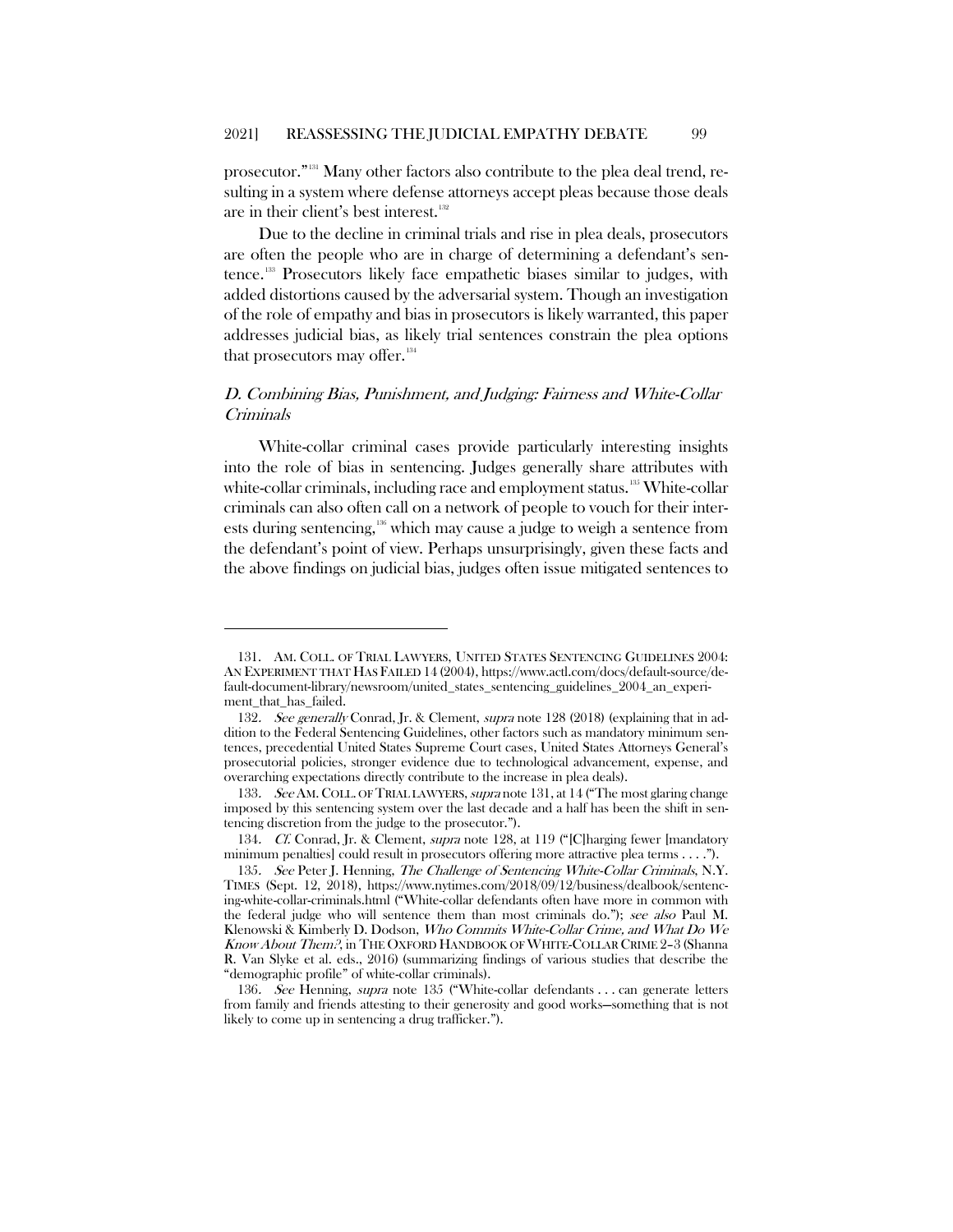white-collar defendants.<sup>[137](#page-20-0)</sup> Most white-collar defendants in a federal district known for prosecuting white-collar crimes receive sentences shorter than the federal guidelines recommend.<sup>[138](#page-20-1)</sup>

White-collar criminals have caused unique sentencing issues for some time. The sentencing guidelines for white-collar criminals have shifted over the years[.139](#page-20-2) These guidelines were designed, in part, to make the playing field between white-collar criminals and other criminals fairer.<sup>[140](#page-20-3)</sup> The disparity in mitigated sentences between white collar and violent crime may be due to factors aside from bias. For example, white collar sentencing guidelines may be generally high $141$ <sup>th</sup> or may be primarily related to the amount of money lost.<sup>[142](#page-20-5)</sup> Adhering to such guidelines may prevent a judge from engaging in empathetic interest balancing. For example, a judge's degree of favor towards retributive philosophy does not generally affect the severity with which they sentence white-collar criminals.<sup>[143](#page-20-6)</sup>

Empathy still likely has some impact on white collar sentencing, however. For example, philosophies of mercy affect the sentence length of white-collar criminals. $144$  The presence of such mercy has been tested using empathy-triggering statements such as "'[p]eople who commit serious

<span id="page-20-0"></span><sup>137</sup>. See Jillian Hewitt, Fifty Shades of Gray: Sentencing Trends in Major White-Collar Cases, 125 YALE L.J. 1018, 1059–60 (2016) (writing that in white-collar cases, "the government . . . sponsor[s] below-range sentences on the basis of cooperation, and the court . . . frequently impos[es] below-range sentences in cases not involving cooperation . . . .").

<span id="page-20-1"></span><sup>138</sup>. See id. at 1060 ("Defendants in major white-collar cases in S.D.N.Y. are more likely than not to receive a sentence below the Guidelines range. Moreover, when a below-range sentence is imposed, it is generally vastly shorter than the sentence recommended by the Guidelines.").

<span id="page-20-2"></span><sup>139.</sup> Mark W. Bennett, Justin D. Levinson & Koichi Hioki, Judging Federal White-Collar Fraud Sentencing: An Empirical Study Revealing the Need for Further Reform, 102 IOWA L. REV. 939, 942–43 (2017) (briefly detailing the changes the Federal Sentencing Guidelines have gone through since the 1980s).

<sup>140</sup>. Id. at 947–49.

<span id="page-20-4"></span><span id="page-20-3"></span><sup>141.</sup> See id. at 975 n.151 ("Some defense advocacy groups [] feel that the guideline is fundamentally flawed, produces unduly high sentences for defendants across the loss spectrum, and needs to be completely rewritten.") (quoting Frank O. Bowman, III, Damp Squib: The Disappointing Denouement of the Sentencing Commission's Economic Crime Project (and What They Should Do Now), 27 FED. SENT'G REP. 270, 271 (2015)).

<span id="page-20-5"></span><sup>142.</sup> Walter Pavlo, Few Meaningful Changes Proposed on White Collar Crime Sentences, FORBES (Apr. 15, 2015, 7:35 AM), https://www.forbes.com/sites/walterpavlo/2015/04/15/few-meaningful-changes-proposed-on-white-collar-crime-sen-

tences/#6d8227ad6e70 ("The primary driver that determines a prison term in an economic crime is the dollar amount 'lost' in the crime.").

<span id="page-20-6"></span><sup>143.</sup> See Bennett, Levinson, & Hioki, supra note 139 at 971 ("Despite the differences in retribution sentencing philosophy, the judges from . . . three groups [with different religious affiliations] did not sentence the defendant differently.").

<span id="page-20-7"></span><sup>144.</sup> Id. ("The more the judges agreed with mercy punishment philosophies ... the shorter they sentenced the defendant.").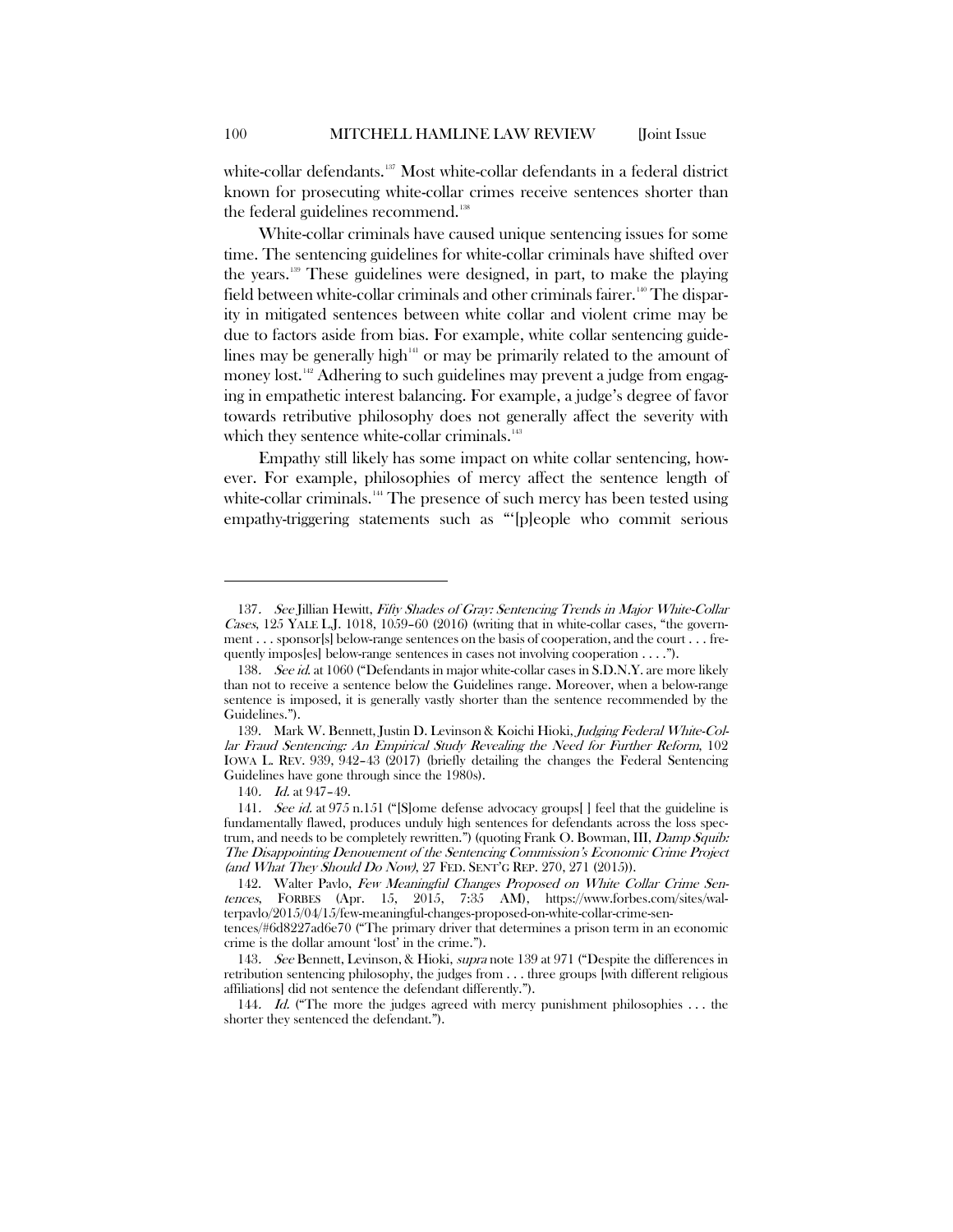crimes often should receive treatment instead of punishment,' and '[p]eople who commit serious crimes sometimes deserve leniency."<sup>[145](#page-21-0)</sup>

There is a perfect storm in favor of empathy towards white-collar criminals. On top of their often-similar identities, white-collar criminals such as fraudsters and corporate criminals engage in financial crimes. Such crimes lack tangible violence that might otherwise arouse empathetic violence within judges. Remember, strong emotional experiences are more likely to arouse empathetic reactions. Without empathetic triggers, judges may find it difficult to issue high sentences.

Note that this paper does not necessarily intend to argue that whitecollar criminals should not receive mitigated sentences nor necessarily that violent criminals should be treated more leniently in comparison to whitecollar criminals. Studying the sentencing of white-collar criminals illustrates how empathy during the sentencing process works and how it might contribute to disparity. The contributions of cognitive effects and empathy may help explain the difficulties that judges and legislatures have in comparing white collar sentences to sentences issued to violent offenders. Given that white collar criminal demographics align disproportionately with judicial demographics,<sup>16</sup> white-collar crime also provides an example of how unequally-applied empathy could lead to racial disparity within the criminal justice system.

## E. Empathy and Punishment: Victim Impact Statements and the Distortive Effects of Empathy

In many contexts, judges are constrained by the law. This has been a central theme of those who argue against empathy in judicial decision mak-ing.<sup>[147](#page-21-2)</sup> The federal sentencing rules and the cases that came thereafter, however, allow judges significant leeway in deciding sentences. Judges are even encouraged to exercise their empathetic impulses during sentencing. "[C]riminal law is one of the few areas of doctrine in which an examination or assessment of emotions . . . has been a standard feature of the doctrinal and adjudicative landscape."<sup>[148](#page-21-3)</sup> Empathy, then, plays a crucial role in criminal sentencing.[149](#page-21-4) Still, empathy may foster both positive and negative effects.

<sup>145.</sup> Id.

<sup>146.</sup> See Henning, *supra* note 135.

<span id="page-21-2"></span><span id="page-21-1"></span><span id="page-21-0"></span><sup>147.</sup> See Corso, supra note 10, at 100-01 (describing the main arguments against "the role of empathy in legal reasoning").

<span id="page-21-3"></span><sup>148.</sup> Kathryn Abrams & Hila Keren, Who's Afraid of Law and the Emotions?, 94 MINN. L. REV. 1997, 2009 (2010).

<span id="page-21-4"></span><sup>149</sup>. See Garner v. Jones, 529 U.S. 244, 258 (2000) (Scalia, J., concurring in part in the judgment) ("Discretion to be compassionate or harsh is inherent in the sentencing scheme  $\dots$ .").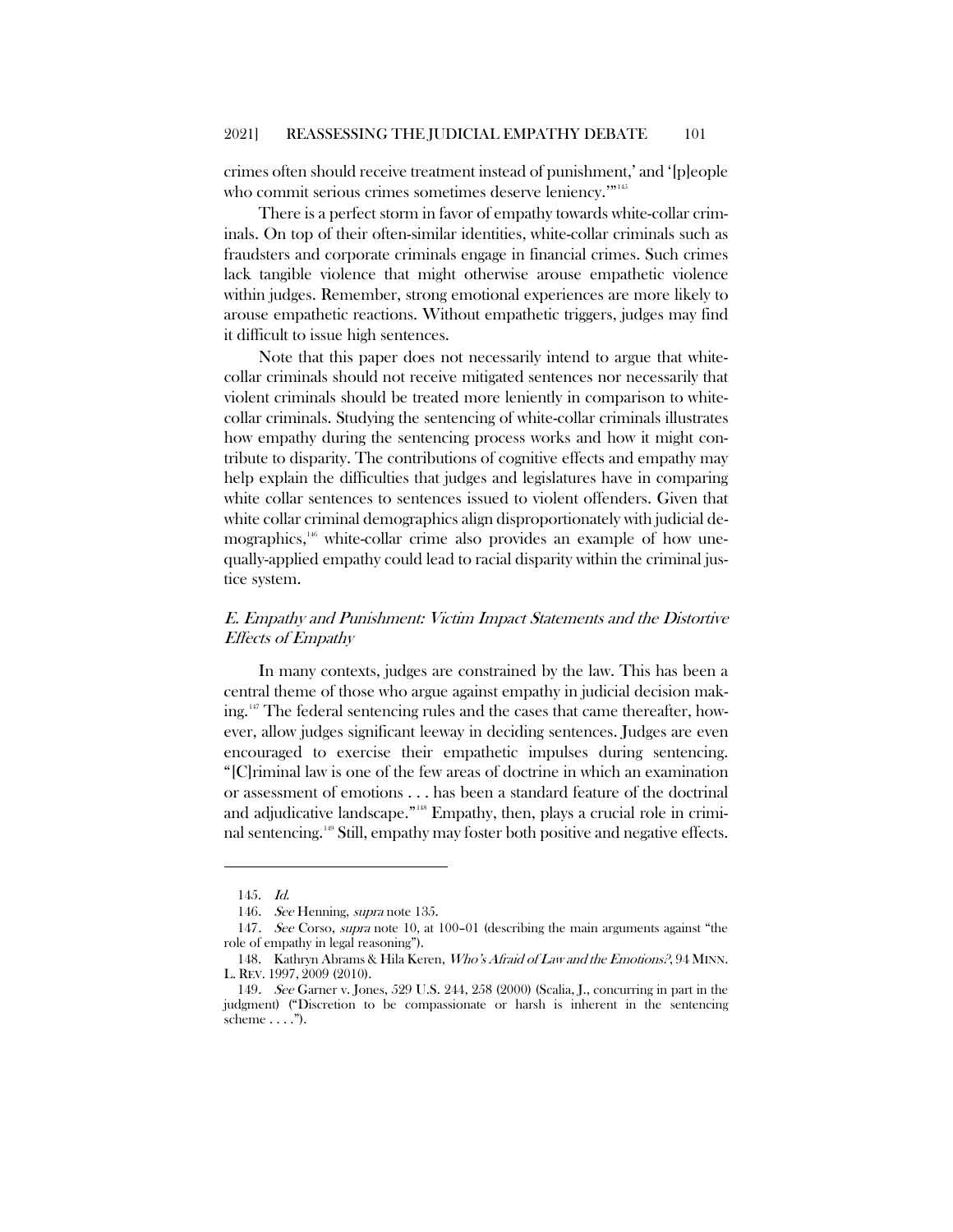It can cause bias in favor of those who are similar to the judge, $150$  but it might also reduce the amount of unjust punishment that a judge might be willing to inflict.<sup>[151](#page-22-1)</sup>

In some ways, the criminal justice system is geared to elicit directed empathy in certain ways. Take, for example, victim impact statements. Such statements help "prime" a judge's empathy, which could trigger the judge to have a narrow view of their sentencing decision. In this way, judicial empathy may focus on the victims of crime more than it focuses on defendants. If this happens, sentences would be more severe than merited. This paper does not address in detail whether judges should think about society in general or defendants and victims in particular during sentencing. Still, a perspective shift towards the victims of crime may result in distortions during sentencing. Since high levels of emotions trigger empathy and crimes often entail very high levels of emotion, the judge may issue harsher rulings in cases with victim impact statements. This paper is not the first to discuss the possible distortive effects of such statements.<sup>[152](#page-22-2)</sup> Another author who has written extensively on the effects of emotion in law has argued that "victim impact statements are narratives that should be suppressed because they evoke emotions inappropriate in the context of criminal sentencing [such as] hatred,  $\dots$  undifferentiated vengeance, and even bigotry."<sup>[153](#page-22-3)</sup>

Victim statements offer a valuable opportunity for victims to speak during the criminal justice process. When the State files criminal charges, the prosecutor makes the decisions and the agency of victims may be diminished. However, whether these statements should be presented before a sentencing judge, subject to the same cognitive biases as everyday people, is still an important question.

## IV. HOW MIGHT JUDGES APPLY EMPATHY APPROPRIATELY DURING SENTENCING?

Crucial to the criminal sentencing process is the determination of the role of punishment.<sup>[154](#page-22-4)</sup> Judges may choose to punish on utilitarian grounds

<span id="page-22-0"></span><sup>150.</sup> Bennett, Levinson, & Hioki, supra note 139, at 947 ("White-collar defendants received 'special empathy' because their position in society was more like the judge's own position.").

<span id="page-22-1"></span><sup>151.</sup> See Hewitt, supra note 137, at 1050 ("Non-government-sponsored below-range sentences, meanwhile, are imposed when the judge independently determines that the Guidelines sentencing range is inappropriately high relative to the defendant's culpability.").

<span id="page-22-2"></span><sup>152.</sup> See, e.g., Bandes, supra note 21, at 184 (proposing that compassion "aid[s] decisionmakers in understanding what is at stake for the litigant."); Bandes, supra note 59 (discussing the academic writing on narratives and victim impact statements).

<sup>153.</sup> Bandes, *supra* note 59, at 365.

<span id="page-22-4"></span><span id="page-22-3"></span><sup>154.</sup> See generally Hugo Adam Bedau & Erin Kelly, *Punishment*, STAN. ENCYCLOPEDIA PHIL., (July 31, 2015), https://plato.stanford.edu/entries/punishment/.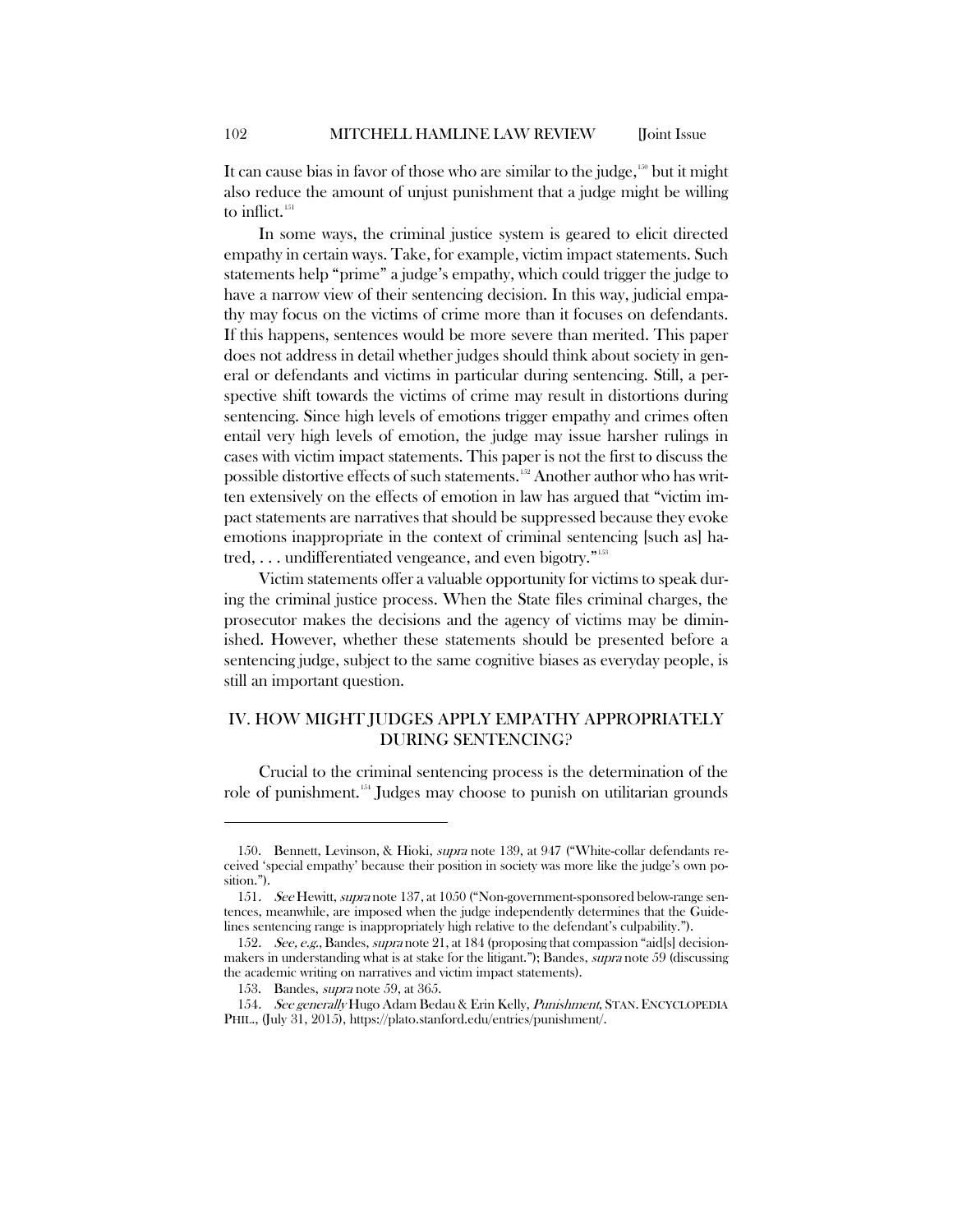to serve a purpose such as deterrence.<sup>[155](#page-23-0)</sup> Alternatively, incapacitation would suggest that a person should be punished to separate them from society in order to prevent further harm.<sup>[156](#page-23-1)</sup> Judges may also choose to punish on re-tributive grounds to give the criminal a deserved punishment.<sup>[157](#page-23-2)</sup> Other punishment justifications exist in a vast literature, such as communitarian-fo-cused punishment or educative punishment.<sup>[158](#page-23-3)</sup> Each punishment justification has different implications for the role of empathy.

For example, if a judge punishes a convicted person on purely incapacitative grounds, they may not need to employ empathy in their decisionmaking. Incapacitation would logically result from the likelihood of future harm. Empathy is unable to assess the factors associated with recidivism. Such harm could, however, be calculated without emotion. For example, assume that gender, age, crime severity, social support, and other factors correlate with a certain likelihood of re-offense. To embrace empathetic impulses under such a framework would be irrelevant to the calculation. Empathy for possible future victims may be triggered, but not to the point of changing the calculus.

For a retributivist, empathy helps the judge understand the mental state of the defendant, which can help the judge determine how deserving of punishment the person is. For an example, compare two cases of a baby's homicide. In the first, someone negligently leaves a baby in a car seat. In the second, someone intentionally and maliciously stabs a baby. The former person may be "deserving" of less punishment than the latter due to their less culpable mental state. Empathetic brain-states would help the judge consider each defendant's perspective, and may require the judge to reckon with each defendant's moral framework. This could enable a judge to come to a reasoned decision about punishment. Empathy for the victim may also be useful, as it might help the judge assess the severity of harm. Still, this type of retributive judge may want to be mindful of the vengeance-triggering effects of empathy.

Under some retributive frameworks, however, aggression on behalf of the victim may even be beneficial. An example of this framework comes from James Fitzjames Stephen, a retributivist who believes that punishment is morally justified because it gives satisfaction through the expression of hatred.<sup>[159](#page-23-4)</sup> He has argued, "[i]t [is] highly desirable that criminals should be hated, and that punishments inflicted upon them should be so contrived as

<sup>155.</sup> Id.

<span id="page-23-0"></span><sup>156.</sup> Id.

<sup>157.</sup> Id.

<sup>158.</sup> Id.

<span id="page-23-4"></span><span id="page-23-3"></span><span id="page-23-2"></span><span id="page-23-1"></span><sup>159.</sup> CYNDI BANKS, CRIMINAL JUSTICE ETHICS: THEORY AND PRACTICE 112 (1st ed. 2004).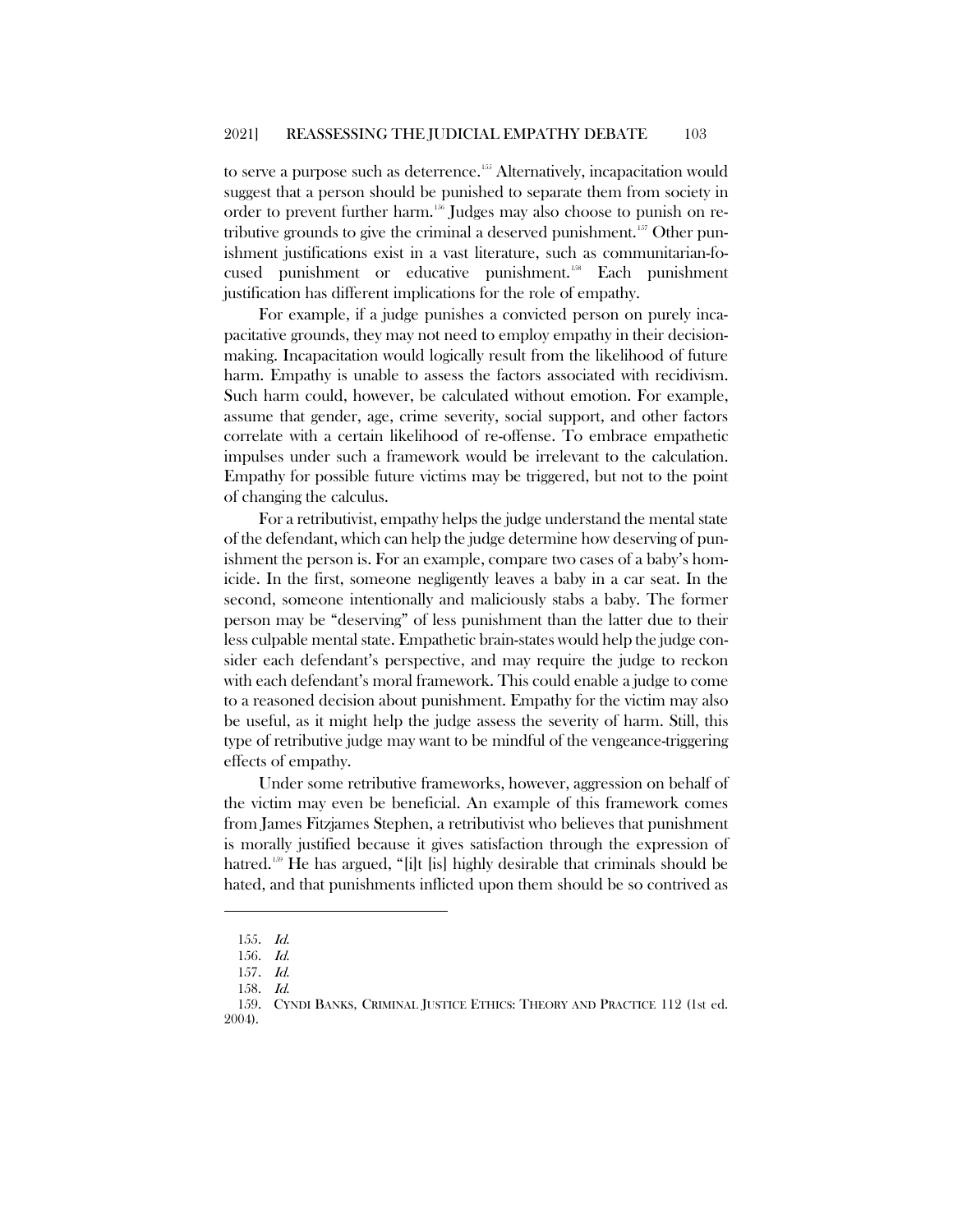to give expression to that hatred  $\ldots$ ."<sup>[160](#page-24-0)</sup> Under this retributive framework, the empathetic aggression of the judge may channel that of the victim and society, causing a just expression of criminal hatred. Judicial anger may have varying effects, independent of those caused by empathy.<sup>[161](#page-24-1)</sup> Still, unchecked empathetic aggression in these cases may cloud a judge's perspective, preventing a reasoned, moral sentence.

Some retributive punishment may not require empathy to decide punishments. Some retributivists might prefer a strict ordinal/cardinal sentencing structure,[162](#page-24-2) focusing on a crime's effects more than the defendant's culpability. On this view, empathy may obscure an otherwise mechanical operation to decide the appropriate punishment. It might weigh towards the victim or the defendant unfairly, based on the judge's bias or identity.

For a utilitarian, empathy may play a number of different roles. General empathy for people in society may trigger a concern for the ideals of deterrence. Empathy for the criminal might trigger a utilitarian limit to punishment, causing the judge to not impose punishment on the person that does not serve a consequential purpose. It may also cause a judge to be better able to assess the effects of punishment on an individual and its benefits to society. Under some utilitarian conceptions, however, it would play no role. For example, a utilitarian might suggest that the balance of utility cannot be approximated through empathy. Under this account, the distortions of empathy outweigh its benefits, and mere calculated standards are preferable.

Rehabilitative theories could use judicial empathy for the better. If the purpose of the theory is to better an individual, empathy may be required to assess the individual's state and to tailor a program that would work with that person. Rehabilitative programs often focus on the offender, so the aggression-inducing effects of focusing on victims may be mitigated.

Empathy may also help judges understand what sentences look like. Though judges might not fully understand what it is like to be an imprisoned individual, an understanding of the experiences of imprisoned people could help judges weigh the effects of prison sentences on people convicted of charges. Understanding the long-standing harms experienced by formerly

<span id="page-24-0"></span><sup>160.</sup> Id. at 112; cf. Mike C. Materni, Criminal Punishment and the Pursuit of Justice, 2 BRIT. J. AM. LEGAL STUD. 263, 285 (2013) (arguing that retribution can often be reduced to revenge impulses).

<span id="page-24-1"></span><sup>161.</sup> See generally Terry A. Maroney, Angry Judges, 65 VAND. L. REV. 1207 (2012) (addressing the effect of judicial anger).

<span id="page-24-2"></span><sup>162.</sup> See generally Julian V. Roberts, The Time of Punishment: Proportionality and the Sentencing of Historical Crimes, in OF ONE-EYED AND TOOTHLESS MISCREANTS: MAKING THE PUNISHMENT FIT THE CRIME? 149, 150 (Michael Tonry ed., 2019) (describing ordinal and cardinal proportionality).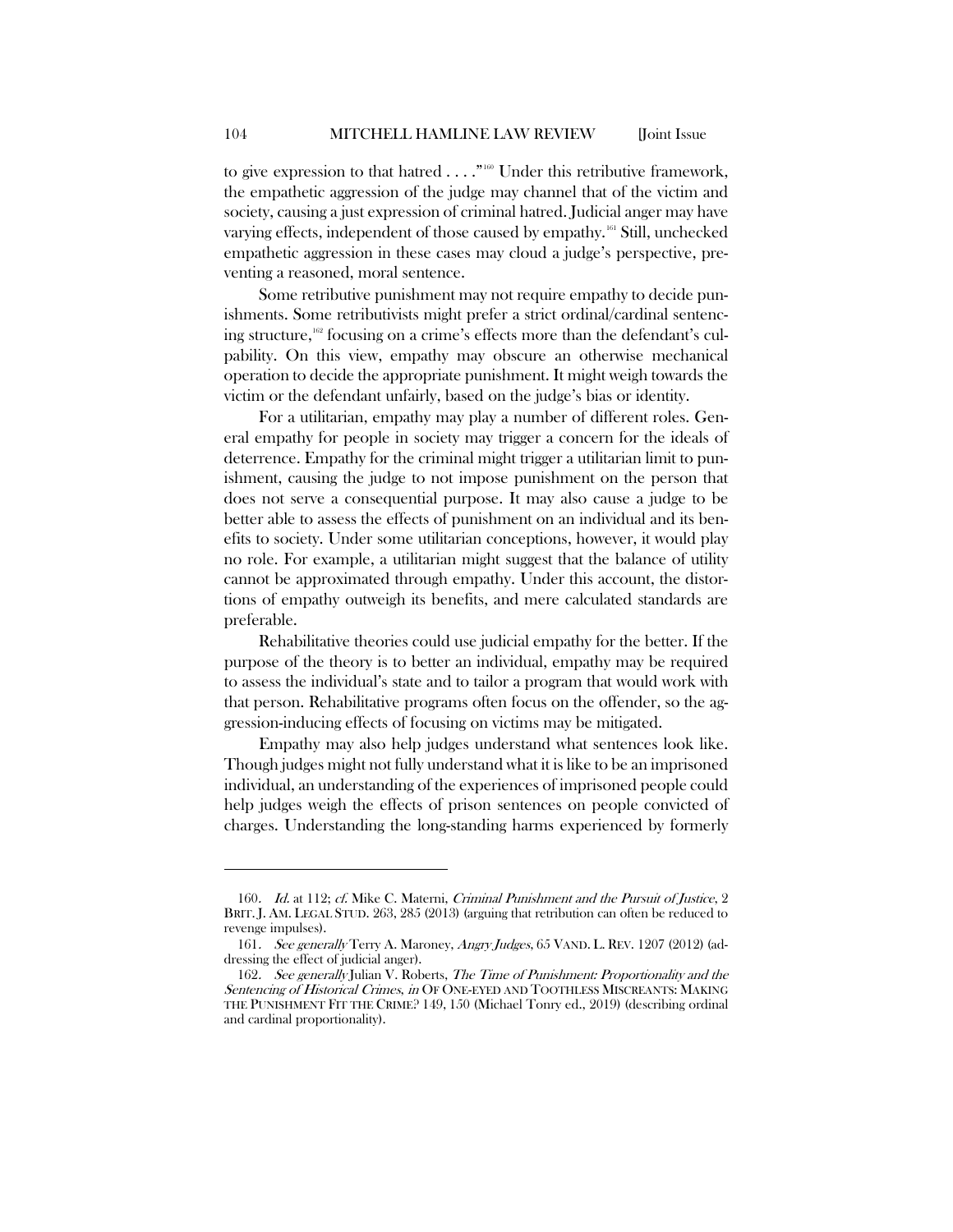incarcerated people may also be possible through exposure to such situa-tions combined with the natural empathetic response.<sup>[163](#page-25-0)</sup>

## V. RECOGNIZING THE EFFECTS OF COGNITIVE DISTOR-TIONS SUCH AS EMPATHY CAN HELP JUDGES BE FAIRER SENTENCERS

Judges may benefit from longer, thought-out cognitive processing. Though sentences within the federal guidelines may not require detailed elaboration, judicial decisions must be accompanied by a legally sufficient explanation.<sup>[164](#page-25-1)</sup> Sentencing that deviates from the sentencing guidelines must come with an adequate explanation for the deviation.<sup>[165](#page-25-2)</sup> This means that judges cannot rely on automatic processes and must generally check their reasoning thoroughly.[166](#page-25-3) Judges are not making decisions for their own personal benefit, so they are not able to rely as easily on the studies suggesting that intuition creates better personal outcomes. Research generally suggests that knowing about bias, and consciously checking for such bias, helps combat the effects of such bias.[167](#page-25-4) Automatic processes such as empathy have the capacity to create systemic inequities in the way cases are decided, because it addresses how individuals relate to judges[.168](#page-25-5) For these reasons, refining

<span id="page-25-0"></span><sup>163</sup>. See Katie J. MacDowell, Thinking Beyond Ban the Box: How to Alleviate Disproportionate Sentencing to Assist Ex-Offenders in Rejoining Society, 25 GEO. MASON L. REV. 809, 810–11 (2018) (describing the post-prison effects of sentences on formerly incarcerated individuals).

<span id="page-25-1"></span><sup>164</sup>. See Rita v. United States, 551 U.S. 338, 339 (2007) ("[T]he sentencing judge should articulate enough to satisfy the appellate court that he has considered the parties' arguments and has a reasoned basis for exercising his own legal decisionmaking [sic] authority. He may say less when his decision rests upon the Commission's own reasoning that the Guidelines sentence is proper in the typical case, and the judge has found that the case before him is typical."); see also Commonwealth v. Johnson, 666 A.2d 690 (Pa. Super. Ct. 1995) (applying sentencing explanation standards to two counts on appeal, with differing outcomes).

<span id="page-25-2"></span><sup>165.</sup> See United States v. Ballard, 950 F.3d 434, 439 (7th Cir. 2020) ("Because the district court did not provide an adequate explanation for the extreme upward departure from Ballard's recommended Guidelines range, we hold that it committed procedural error.").

<span id="page-25-3"></span><sup>166</sup>. Cf. R. George Wright, The Role of Intuition in Judicial Decisionmaking, 42 HOUS. L. REV. 1381, 1420–21 (2006) ("Crucially, an opinion accompanying an intuitionist outcome can itself amount to reasonable evidence that the judge has taken full, careful, empathetic, and detailed account of all of the main interests and concerns of the opposing and other affected parties. In this way, the opinion can properly add to (or inadvertently undermine) the persuasiveness and legitimacy of even an intuition-based outcome.").

<span id="page-25-4"></span><sup>167.</sup> See, e.g., Alexander R. Green et al., Implicit Bias Among Physicians and its Prediction of Thrombolysis Decisions for Black and White Patients, 22 J. GEN. INTERNAL MED. 1231, 1237 (2007) ("This [study] suggests that implicit bias can be recognized and modulated to counteract its effect on treatment decisions.").

<span id="page-25-5"></span><sup>168.</sup> See Corso, supra note 10, at 101 ("If empathy is identified with sympathy or compassion or any other form of benevolence towards one party in the case (typically one party's claim), judicial impartiality could be undermined.").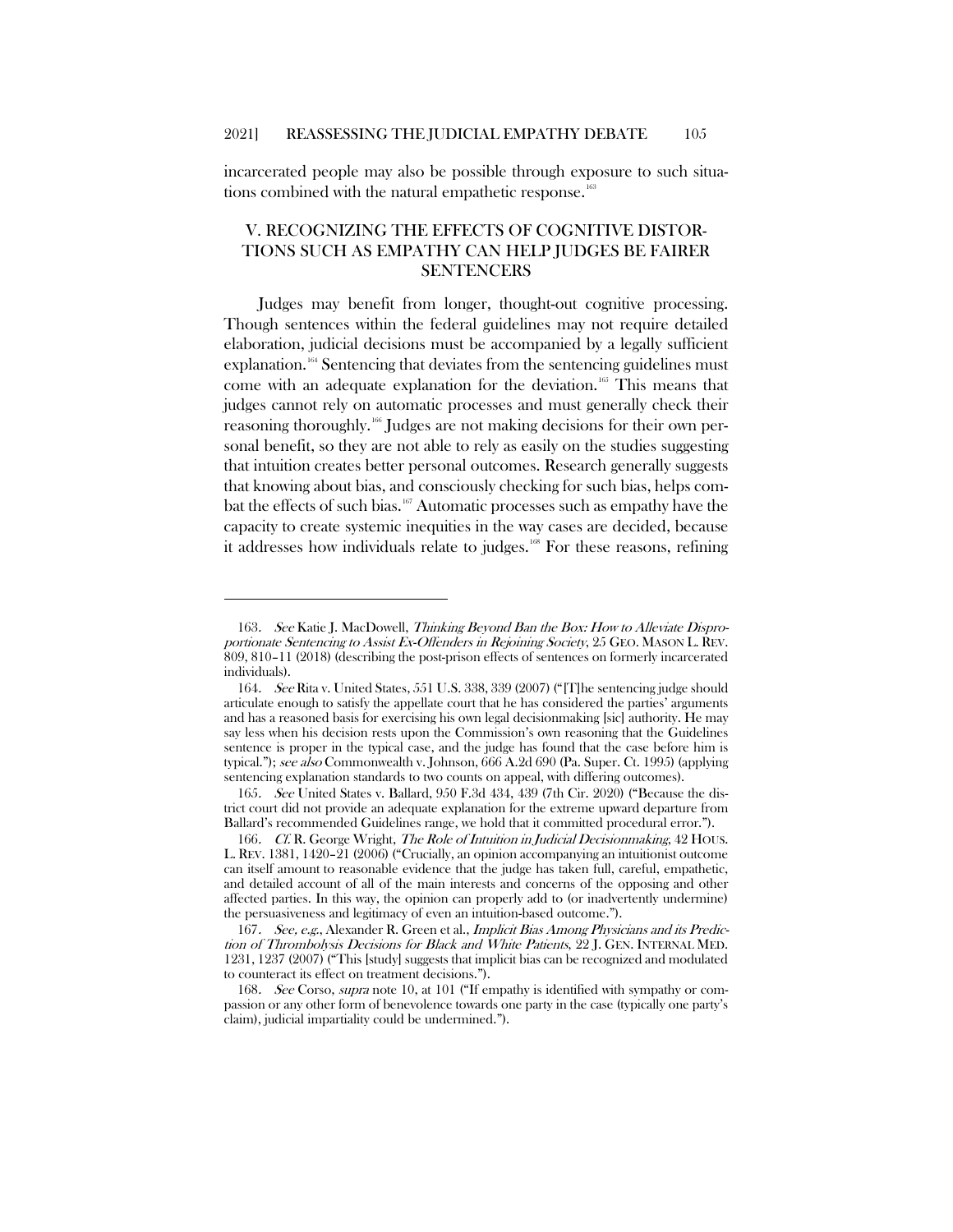the ability of higher-order processes to intervene on lower-order processes may benefit the field of law.<sup>169</sup>

Given that judges will experience empathy, the question arises as to whether they should put their empathy aside or "integrate their feelings with those of the subject being judged; law and precedent setting a broad frame-work."<sup>[170](#page-26-1)</sup>

#### A. Guidelines Are Not Enough

Sentencing guidelines alone are unlikely to be an effective way to combat biases in the criminal justice system. Though this technique may be effective at limiting the spread of divergent outcomes, the freedom within which judges decide sentences means that recognizing and combating bias is still important.<sup>[171](#page-26-2)</sup> Guidelines might also constrain the ability of a judge to do the right thing in certain circumstances. $172$ 

#### B. Mindfulness

 $\overline{a}$ 

Mindfulness can play a key role in regulating one's emotions. The ideal of a mindful judge has long roots in legal scholarship, as articles have suggested that judges who recognize their own prejudices and biases may nullify the effect of such biases.[173](#page-26-4) For a long time, "introspective self-criticism [and] attempting to feel empathy" have been offered as solutions to discrimination in judging.[174](#page-26-5) Given that "[p]ersonal experience, identification, [and] compassion" "will always influence decision-making," judges can examine and

<span id="page-26-0"></span><sup>169.</sup> See New Study by Prof. David Abrams and Co-Authors Confirms Racial Bias in<br>
riminal Sentencing, PENN LAW (Aug. 22, 2012), https://www.law.up-Criminal Sentencing, PENN LAW (Aug. 22, 2012), https://www.law.upenn.edu/live/news/2170-new-study-by-professor-david-s-abrams-confirms ("'No judge is likely to acknowledge, on his or her own, 'Well, of course, I take race into account.' And likely they don't in any explicit way. But they probably do implicitly, because we take all kinds of things into account implicitly. And I think making judges aware of it could potentially help going forward.'") [hereinafter Abrams].

<span id="page-26-1"></span><sup>170.</sup> MH, 'Empathy' and Compassion Are Attributes a Judge Should Possess, SILIVE.COM (last updated Mar. 21, 2019), https://www.silive.com/opinion/letters/ 2009/07/empathy\_and\_compassion\_are\_att.html.

<span id="page-26-2"></span><sup>171.</sup> Abrams, *supra* note 169, (discussing the findings from a study that provides statistically conclusive evidence of racial discrimination in criminal sentencing, and analogizing the situation to the field of medicine where a study found that the doctors, who suspected the study to center around race, realized race was an issue and no longer varied treatment decisions based on race).

<span id="page-26-3"></span><sup>172.</sup> Id. ("They are a way to try to constrain variation in sentencing, but they also limit a judge's ability to be fairer in particular cases.'").

<span id="page-26-5"></span><span id="page-26-4"></span><sup>173.</sup> See JEROME FRANK, COURTS ON TRIAL: MYTH AND REALITY IN AMERICAN JUS-TICE 414 (1973).

<sup>174.</sup> Colby, *supra* note 18, at 2005 n.286 (citation omitted).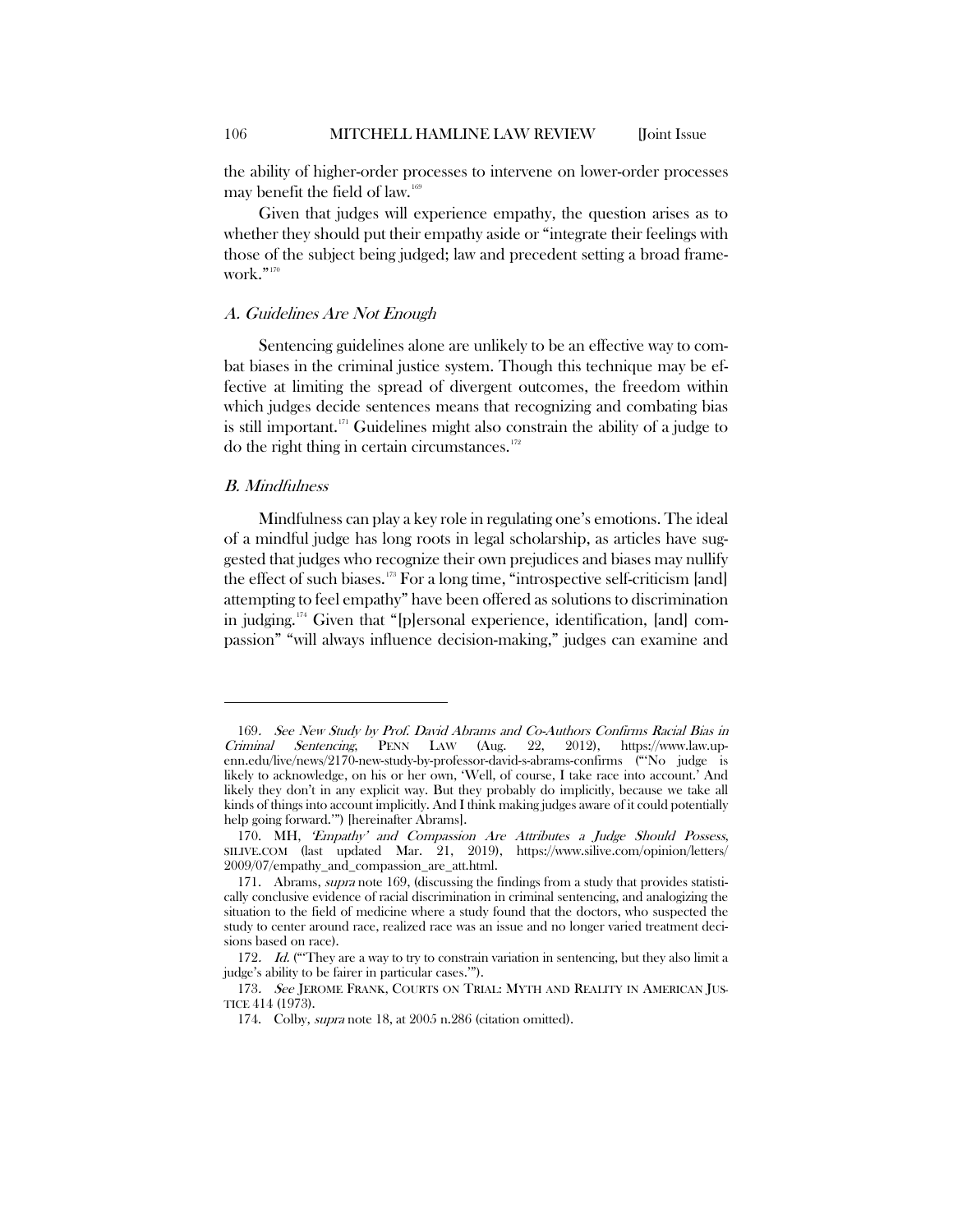evaluate compassionate impulses and "determine whether they are relevant."[175](#page-27-0) Mindfulness, along with other emotional-regulation techniques, can allow judges to experience the positive effects of emotions without the harmful effects of emotional suppression. $176$ 

Fatigue, depleted resources, and multitasking can lower a judge's abil-ity to adjudicate fairly.<sup>[177](#page-27-2)</sup> These effects, as well as empathetic distortive effects, can be mitigated by tackling the central issues. If over-work causes judges to resort to System 1 processing and use heuristics and biases,<sup>[178](#page-27-3)</sup> then a reduction of judicial workload may be in order. If judges are sentencing more harshly before their lunch break,<sup>[179](#page-27-4)</sup> then mandated breaks may be crucial to a just system. Reflective mindfulness can help judges assess why they decide what they decide, improving sentencing decisions.<sup>[180](#page-27-5)</sup> Empathy will affect judicial decisions, and self-awareness of such empathy can help judges come to just decisions.

In an adversarial system, the key may also be to cultivate compassion instead of empathy. Still, compassion is not the only emotion that judges must employ, as empathy maintains a strong role when judges are sentencing under specific philosophical rationales. "[M]oral outrage by and on behalf of the victims of injustice" may play a stronger role, $181$  depending on a judge's punishment rationale. Healthy emotional regulation can help pre-vent negative effects of various emotional states.<sup>[182](#page-27-7)</sup>

<sup>175.</sup> Bandes, *supra* note 21, at 194.

<span id="page-27-1"></span><span id="page-27-0"></span><sup>176.</sup> See Terry A. Maroney & James J. Gross, The Ideal of the Dispassionate Judge: An Emotion Regulation Perspective, 6 EMOTION REV. 142, 144–48 (2014) (discussing the benefit and uses of various emotional-regulation techniques over the idea of emotional suppression, and ultimately suggesting cognitive change to be the most effective and appropriate form of emotional-regulation for judges).

<span id="page-27-2"></span><sup>177.</sup> Pamela Casey, Kevin Burke & Steve Leben, Minding the Court: Enhancing the Decision-Making Process, 5 INT'L J. CT. ADMIN. 45 (2013) (stating the negative effects that fatigue, diminished resources, and multitasking has on performance).

<sup>178</sup>. See Low, supra note 26, at 102–03 (discussing System 1 and System 2 processes).

<span id="page-27-4"></span><span id="page-27-3"></span><sup>179.</sup> See Danziger, Levav & Avnaim-Pesso, *supra* note 94, at 6890 (finding that the greatest likelihood of a favorable ruling occurs at the beginning of the day and after a food break, and that further along in the sequence of cases the likelihood of a favorable ruling decreases to "nearly zero" but then "jumps back" after a meal or break to the initial likelihood value).

<span id="page-27-5"></span><sup>180.</sup> Casey, Burke & Leben, supra note 177, at 45 ("Understanding how the brain processes information and the various factors that can influence decisions and courtroom behaviors is a first step to practicing more mindful decision making that is consistent with the principles of procedural justice.").

<sup>181.</sup> Bandes, supra note 21, at 191.

<span id="page-27-7"></span><span id="page-27-6"></span><sup>182</sup>. See Maroney & Gross, supra note 176, at 148 (summarizing the benefits and drawbacks of various emotional-regulation strategies that a judge may utilize).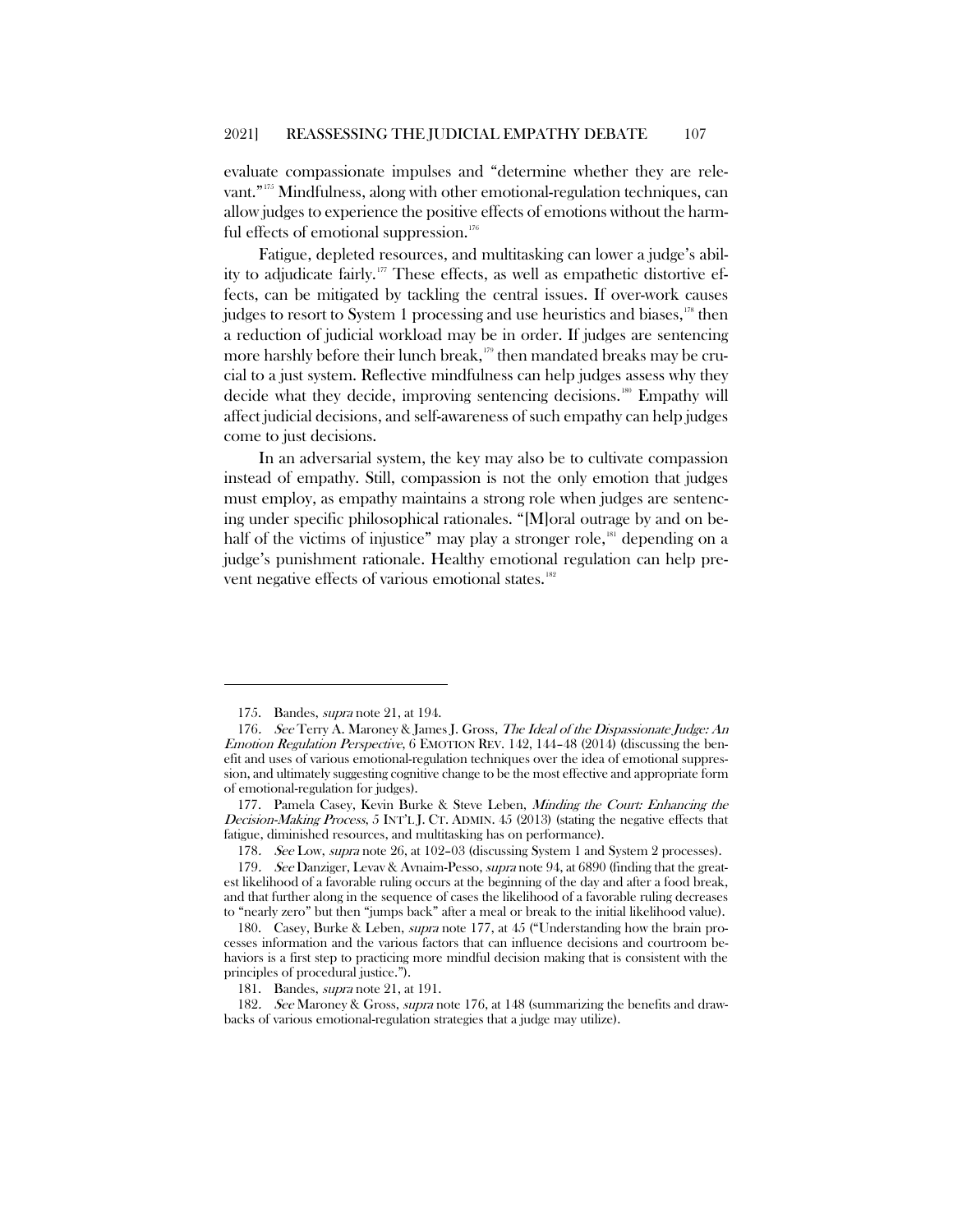#### C. Diverse Judicial Panels

Another solution to the sentencing issue lies in having a panel of judges decide sentences. Since judges on a panel affect other judges' perspectives, causing them to consider other viewpoints, having diverse panels of judges consider sentencing decisions would help mitigate the effects of empathetic bias. Studies already suggest that judges are highly affected by other judges with whom they share panels.<sup>[183](#page-28-0)</sup> Other authors have already recommended increasing diversity on the bench.<sup>[184](#page-28-1)</sup> Diverse judicial panels can cause judges to change their views, reducing the effects of disparate empathy.<sup>[185](#page-28-2)</sup> The negative effects of empathy may therefore be outweighed by the benefit of group work. Having a set of judges with different perspectives, and different propensities to empathize with different sides in the system, may enable just decision-making to prevail.

Necessary to this concept would be a panel with different empathetic distortions. If the panel was composed of judges with identical life experience, then that panel might empathize with the perspective of one side of the conflict more than another.<sup>[186](#page-28-3)</sup> Discussion among diverse judges may help them come to a more holistic understanding of the conflict.

#### VI. CONCLUSION

Empathy is a capacity that everyone experiences. Legal discourse should accommodate this reality by addressing how it might be used to come to more just sentencing decisions. Important to this process is focusing on all sides of a conflict, empowering victims without enabling empathetic aggression in judges, diversifying the judiciary, and creating judicial panels for sentencing decisions. If these proposals are followed, judges will be able to work with the sentencing guidelines, issuing fairer sentences and reducing disparities in the justice system.

<span id="page-28-0"></span><sup>183.</sup> See Rebecca K. Lee, Judging Judges: Empathy as the Litmus Test for Impartiality, 82 U.CIN. L.REV. 145, 180–81 (2013) (discussing the findings of a study that found a positive correlation between the number of female judges on an appellate panel and the likelihood a plaintiff prevails in sex discrimination cases, and using this to suggest "male judges are likely to acknowledge the different life experiences of female judges and thus may give greater weight to female jurists' understanding of a case when it involves gender discrimination").

<span id="page-28-1"></span><sup>184.</sup> See, e.g., Colby, supra note 18, at 2002 (arguing that a diverse judiciary may help judges empathize with "those whose experiences tend to be very far afield from those of most judges").

<span id="page-28-2"></span><sup>185.</sup> See Boyd, Epstein & Martin, *supra* note 96, at 390 ("[W]hen a woman serves on a panel with men, the men are significantly more likely to rule in favor of the rights litigant.").

<span id="page-28-3"></span><sup>186.</sup> See Colby, supra note 18, at 2001 (stating it is human tendency to empathize with those "whose perspectives, experiences, and situations" are most similar to the individual); Lee, *supra* note 183, at 176–81 (arguing that diversifying the bench would lead to a more empathic judiciary).